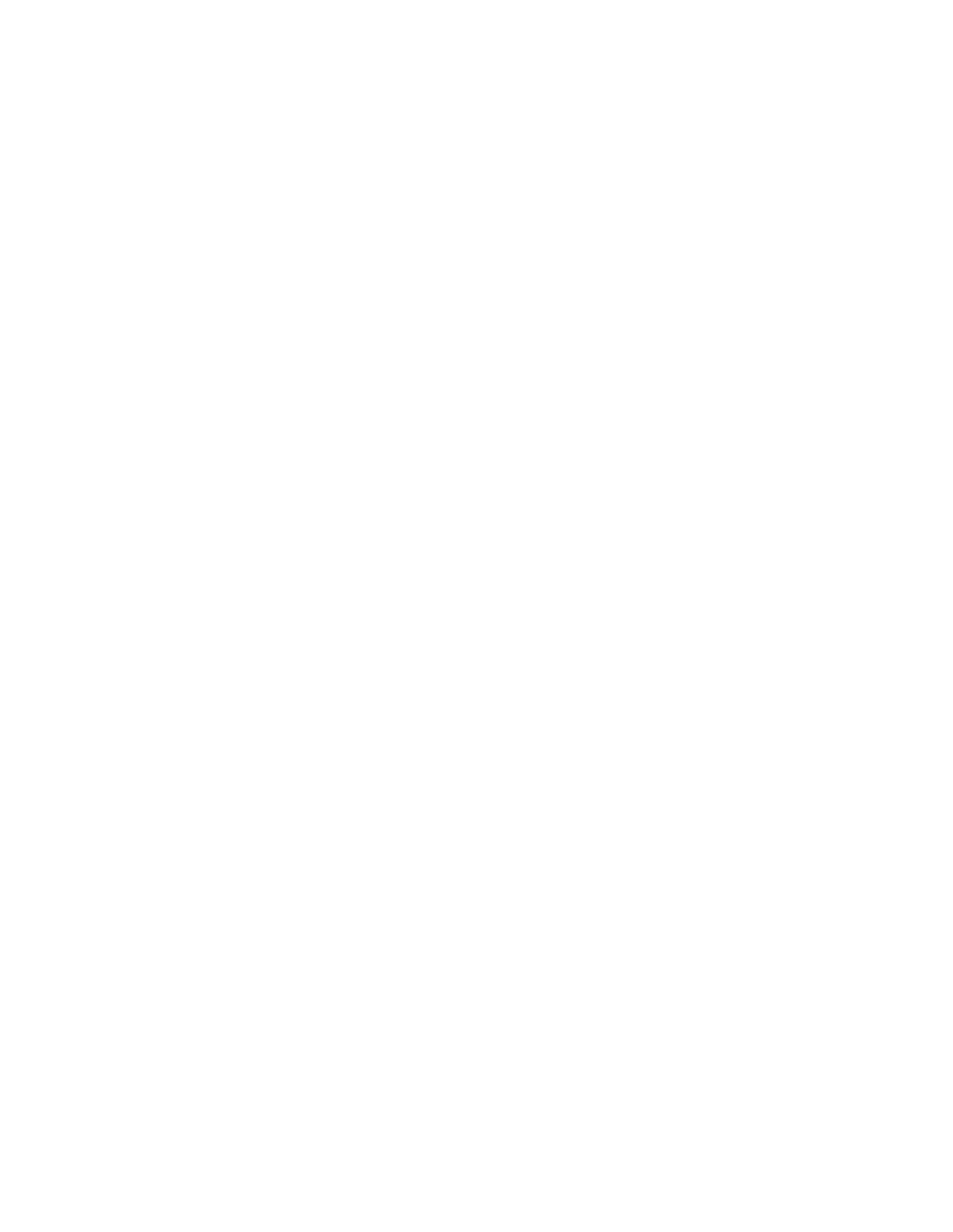# **EXPLORING MUNICIPAL INNOVATION: TECHNOLOGICAL AND ORIGINAL INNOVATION IN MUNICIPALITIES**

**Richard SHEARMUR and Vincent POIRIER** 

Institut national de la recherche scientifique Centre - Urbanisation Culture Société **Montreal**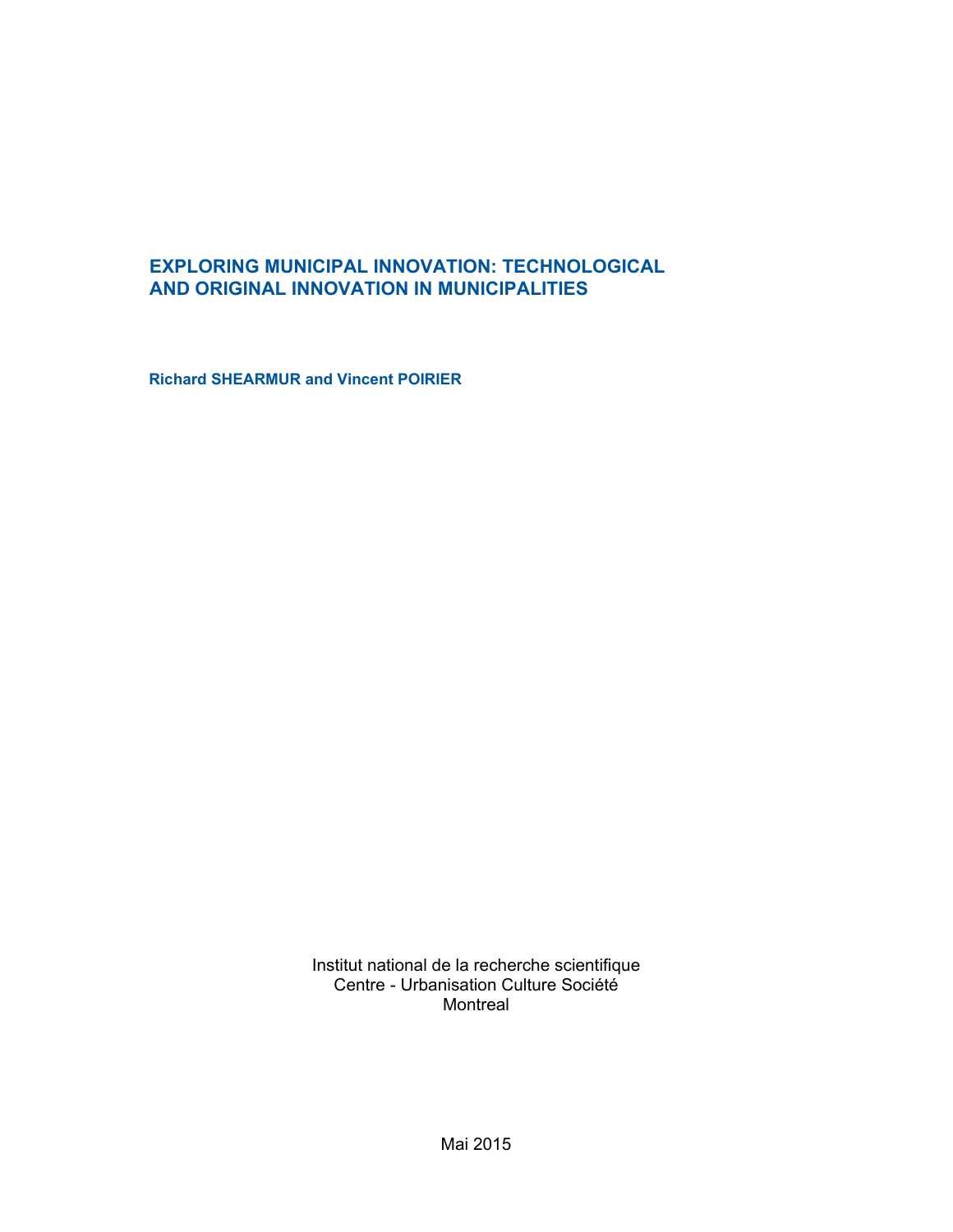#### **Richard Shearmur\* and Vincent Poirier**

McGill School of Urban Planning richard.shearmur@mcgill.ca

\*corresponding author

Centre - Urbanisation Culture Société Institut national de la recherche scientifique 385, Sherbrooke Street East Montreal (Quebec) H2X 1E3

Phone : (514) 499-4000 Fax : (514) 499-4065

www.ucs.inrs.ca

*This document can be downloaded without cost at:*  http://www.ucs.inrs.ca/ucs/publications/collections/inedits

© All rights reserved to the author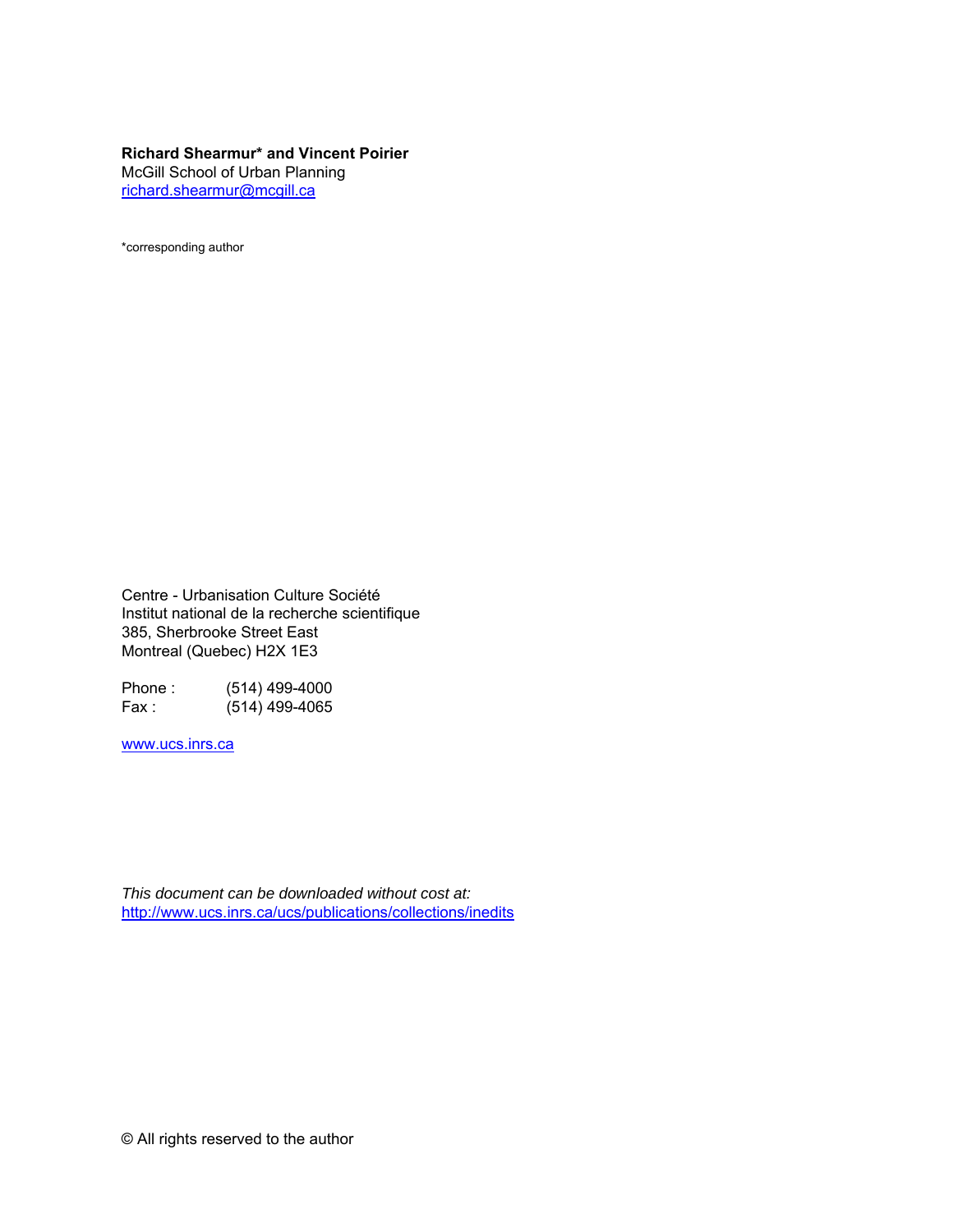#### **Abstract**

Public sector innovation is often viewed with skepticism by students of private-sector and technological innovation: it is seen as essentially imitative, focused upon policy and organization, and lacking the economic incentives central to entrepreneurship. Conversely, students of public administration and urban affairs look askance at municipal entrepreneurialism, associated with the neoliberalisation of urban politics. Municipalities sit uncomfortably on the cusp of these approaches: whilst they are public administrations, like SMEs they are small, numerous, geographically situated, and are perceived to be in competition. We argue that municipal innovation can be approached from a broadened Schumpeterian perspective, and show that they are original, as well as imitative, innovators and engage in technological innovation. However, we suggest that municipal innovation – our sample is dominated by smaller ones - is not usually driven by competition but by perceived problems or by requests from local businesses and residents: the main difference with innovation in SMEs lies not in the process, but in the motivation for, and evaluation of, innovation.

## **Key Words:**

Municipal innovation; Schumpeter; technological innovation; municipal entrepreneurialism

## **Résumé**

L'innovation dans le secteur public est souvent perçu avec scepticisme par ceux qui étudient l'innovation dans le secteur privé ou l'innovation technologique : on le perçoit comme imitatif, tourné vers les politiques et la gestion, et sans incitatifs économiques à l'entrepreneurship. Par ailleurs, les chercheurs en études urbaines qui se penchent sur l'administration publique perçoivent souvent l'entrepreneurship municipal comme un vecteur de néolibéralisation de la politique urbaine. Les municipalités sont au confluent de ces approches parfois antagonistes : bien que ce soient des administrations publiques, comme les PME elles sont petites, nombreuses, ancrées territorialement, et sont perçues comme étant en compétition. Nous avançons que l'innovation municipale peut être appréhendée à partir d'une approche Schumpétérienne élargie, et montrons qu'elle peut être originale (aussi bien qu'imitative) et technologique. Nous suggérons toutefois que l'innovation municipale – notre échantillon est dominée par des municipalités petites et moyennes – n'est pas toujours poussée par la compétition mais l'est souvent par les problèmes ou demandes émanant d'entreprises et de résidents locaux : la principale différence entre l'Innovation municipale et celle des PME ne se trouve dans pas dans le processus même d'innovation mais dans ce qui la motive dans son évaluation.

## **Mots clés :**

Innovation municipale; Schumpeter; innovation technologique; entrepreneurship municipal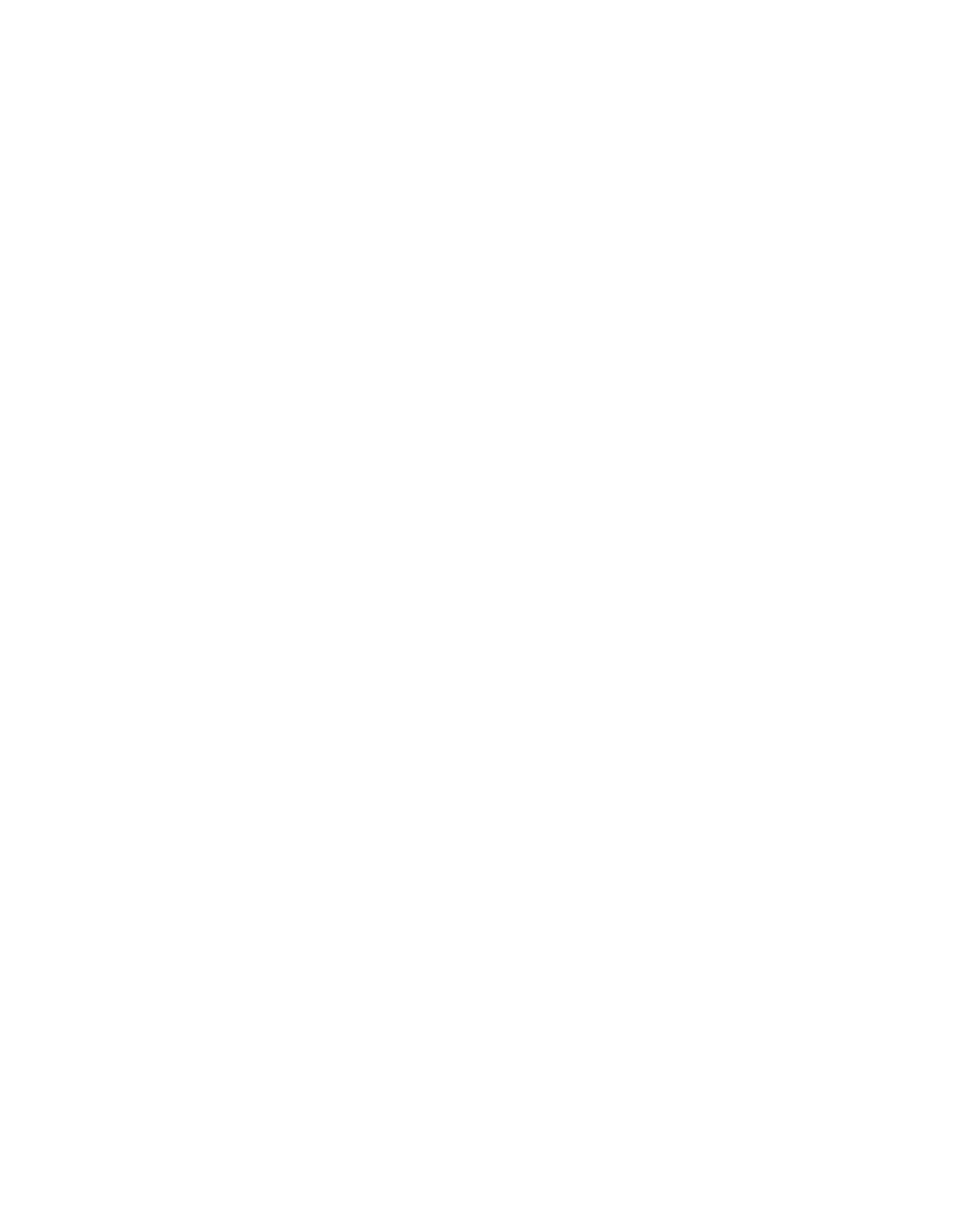# **INTRODUCTION**

In the late 1970s, a small body of work emerged that took seriously the idea that municipalities could be innovative, not only in terms of policy and governance, but also in terms of technology (Feller & Menzel, 1978), products and processes (Bowman, 1980; Bingham, 1977). In keeping with then current research on firm-level innovation (Pred, 1973), the focus was on innovation diffusion rather than on its generation.

Over the subsequent four decades, innovation has become almost synonymous with economic and social development. However, attention has shifted away from municipalities, and is mainly focused on factors leading firms to initiate innovation – both technological and organizational. Municipalities (and public administrations) are not considered to be initiators of innovation – particularly not in terms of technology, products or processes (Potts & Kastelle, 2010; Mulgan, 2007) - despite innovation being a central policy concern. Indeed, industrial policy has been superseded by innovation policy (Brewis, 1969; Todtling, 1999; Bibbee, 2012), both at the national and at the local levels (Camagni & Capello, 2013), and local development is today understood as premised upon the innovative capacity of local people and enterprises. As responsibility for local development has shifted from the central state – which has abandoned its redistributive role - to local administrations, municipalities are seen as potential facilitators in the privately driven innovation process (Harvey, 1989; Cooke et al, 2004).

Notwithstanding the literature on public sector innovation (Mulgan, 2007; Potts & Kastelle, 2010; Berry & Berry, 2007; McCann & Ward, 2011) – which focuses upon policy and administrative innovations – the idea that public sector innovation can be approached using conceptual tools developed in the management literature has been downplayed (Potts & Kastelle, 2010). This is partly because public sector innovation is deemed essentially imitative and policy focused (hence not related to products and processes – but similar to private-sector organizational innovation), and partly because the public sector is not evolving in competitive markets (competition is deemed a key driver of innovation). We argue that neither of these assumptions necessarily holds for municipalities, which have more in common with small and medium sized enterprises (SMEs) than many other types of public administration. Conceptualizing municipal innovation as a Schumpeterian process reveals similarities and differences between municipalities and SMEs which increase our understanding of the municipal innovation process.

In this paper we explore, conceptually and empirically, the extent to which municipal innovation resembles innovation in SMEs. A similar question has been addressed in the service innovation literature, which explores whether services and manufacturers innovate in the same way (Drejer, 2004; Gallouj, & Savona, 2010; Doloreux & Shearmur, 2010), and the question has recently been broached for municipalities, but from a different angle, focusing on the way innovation is understood in public administration and service SMEs (Nahlinder, 2013). We start from the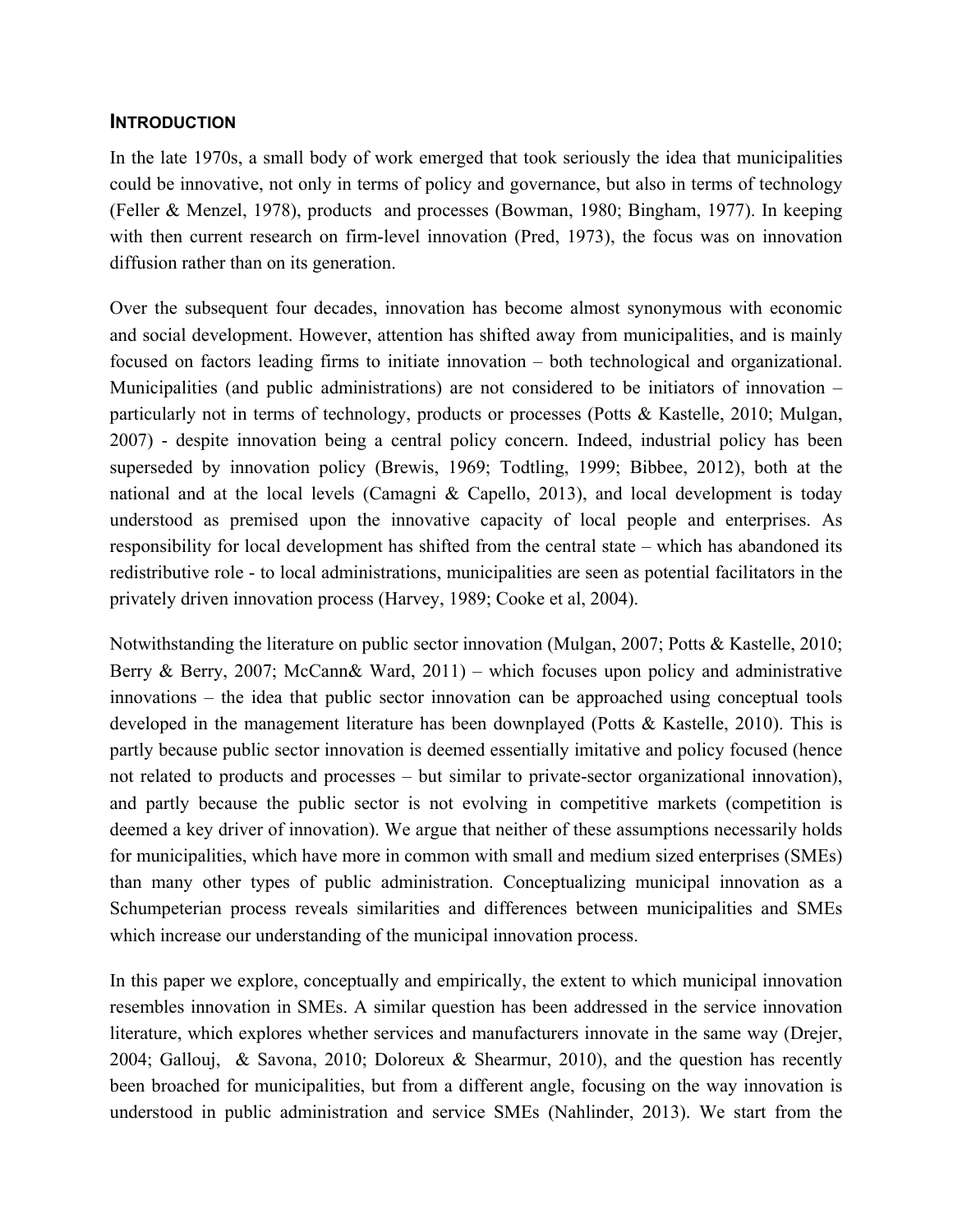hypothesis that innovation shares similarities across all types of organization, but that there are also differences (Gallouj & Savona's synthetic approach): just as Drejer (2004) extends a Schumpeterian understanding of innovation from manufacturing to services, we propose to extend it (with provisos) to municipalities.

The paper proceeds as follows. In the following section we first provide a conceptualization of innovation, and then discuss whether a comparison between innovation in SMEs and municipalities is tenable. After describing the information and data at our disposal, the empirical part of the paper proceeds in two stages. We first provide examples of innovation introduced by municipalities in Quebec, illustrating its diversity, and highlighting instances of technological innovation. We then perform an exploratory statistical analysis of some environmental (geographic) and internal (socio-economic) determinants of municipal innovation. The study is exploratory because of data limitations, but demonstrates the possibilities of the approach. We conclude by considering the study's limitations, what the results reveal, and further avenues of investigation.

#### **INNOVATION IN MUNICIPALITIES AND SMES: AN ENTREPRENEURIAL APPROACH**

#### **Conceptualizing Entrepreneurial Municipal Innovation**

A common starting point to understanding innovation is Schumpeter (Malecki, 1997). Schumpeter (1936), an early twentieth century economist, conceptualized innovation as the process of transforming an idea into a product, process or organizational form that finds a market and/or enhances firm productivity (and, by extension, its market). The key actor in this process is the entrepreneur: he/she is a person "who perceives an opportunity heretofore unexpected and exploits it" (Leyden & Link, 2015). The entrepreneur not only has vision, he or she also possesses the skills, fundraising capacity, organizational acumen and risk tolerance to turn a vision into an application.

Much emphasis has been put on the economic finality of Schumpeter's entrepreneur (Potts  $\&$ Kastelle, 2010): this individual (or small organization) is primarily motivated by ambition to compete in markets. Competition – through the process of creative destruction – leads new technologies and organizational forms to take over from the old. Thus, when local government is labelled 'entrepreneurial' (e.g. Harvey, 1989) it is usually synonymous with 'market-driven' and with 'gaining economic advantage'. Others have argued that public sector entrepreneurs are driven by political gain (Wagner, 1966) – but work on urban regimes, and the continued neoliberalisation of urban politics, suggests the distinction is moot (Gilens, 2012; Hankins, 2015).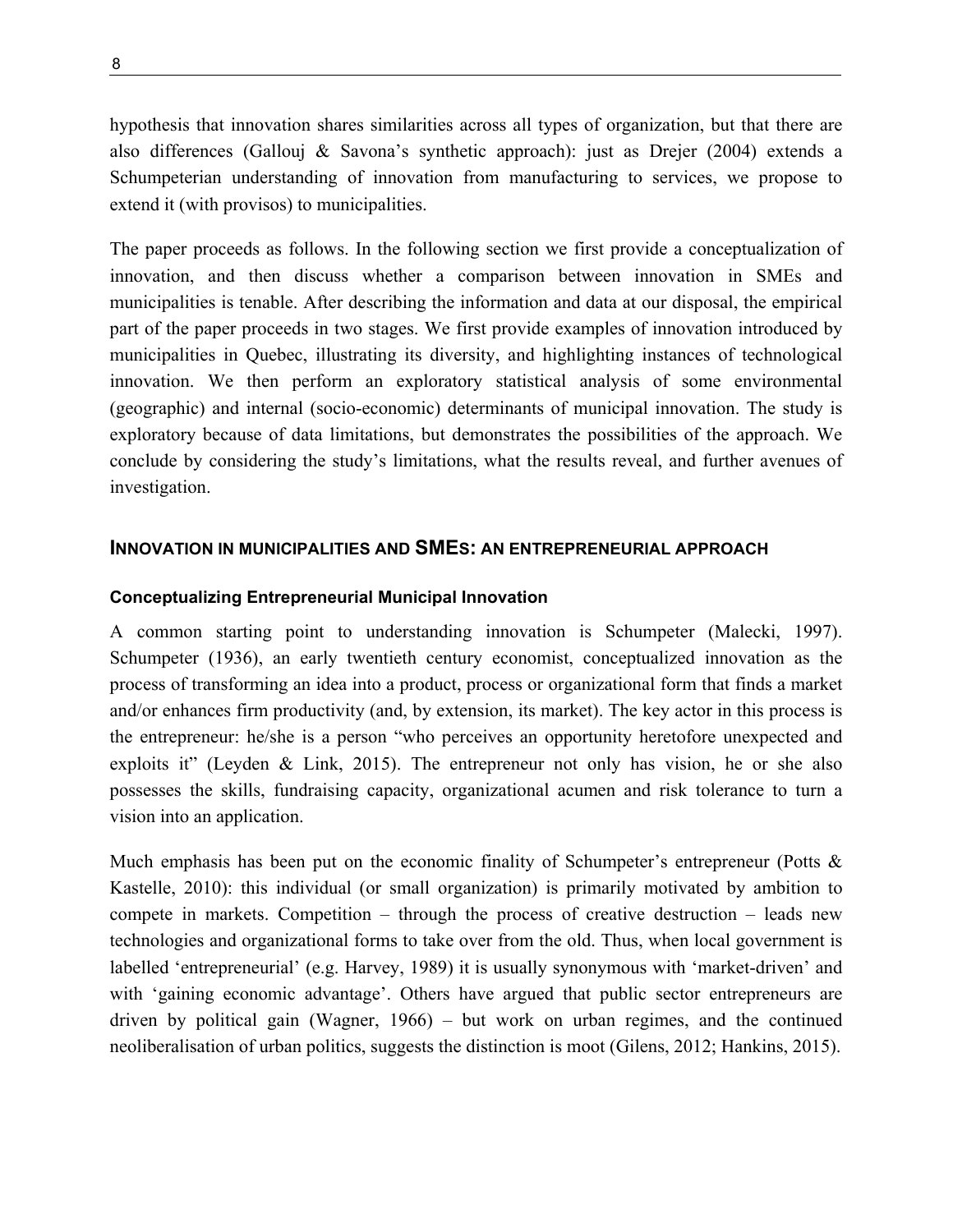9

Innovation is understood as a primary driver of economic growth (Glaeser, 2003): in an economy driven by consumption, innovation is necessary to fuel demand. Furthermore, innovation – whilst often having unexpected negative side-effects – provides society with useful tools and procedures for improving well-being. However, if the Schumpeterian innovation process is only understood in relation to economic competition, it loses in generality. Until the end of the nineteenth century 'economic' implied 'household management' and 'thrift': the effective management of finite resources – economic activity – can, under this acceptation, accommodate a wide array of motivations, of which profit maximization is just one. Mohr's (1969, p112 – cited in Franzel, 2008) definition of innovation in organizations as "the successful introduction into an applied situation of means or ends that are new to the situation" suggests that an entrepreneur can be a person or organization that identifies an idea's potential to further any number of practical applications, not necessarily with reference to a market.

If innovation is understood in this sense, then entrepreneurial local governments do not necessarily facilitate capital accumulation (Harvey, 1989), nor do they necessarily tailor public services to attract mobile population and capital (Tiebout, 1956; Florida, 2008). They can also be adept at finding and applying practical solutions – innovative in the sense that they have not been applied in the same way before – to problems or aspirations identified in a variety of ways. Gibson-Graham et al's (2013) book, *Taking Back the Economy*, adopts this wider view of innovation and provides a number of practical ideas and examples of ways in which local communities have re-appropriated the economy by formulating and applying innovative – often community oriented – ideas and processes. Innovation is not limited to this: it can also be prosaic and applied, a response to problems identified in local technical, engineering or transport departments (Franzel, 2008). Although creative destruction occurs as the new replaces the old, the selection process  $-$  i.e. which ideas are pursued and which ultimately prove successful – can be based on a variety of normative perspectives. If this is accepted, then municipal innovation, far from being a contradiction in terms as some authors suggest (see Kattel et al, 2013, and Mulgan, 2007, for discussions), is a topic that merits attention.

There are two final aspects of innovation that we will raise without discussing them in depth. First, there exists a body of work on municipal innovation that defines it as new organizational structures of – or within – municipal government (e.g. Hansen, 2011; Nelson & Sarva, 2011). Our view of municipal innovation encompasses this but is not restricted to it. Just as studies of SMEs have recently widened their scope to include organizational innovation (OECD, 2005, 47-56), so we argue that studies of municipal innovation should engage with the technological innovation they perform. Second, as already mentioned, municipal innovation is often analyzed as a subset of innovation within public administrations (e.g. Osborne & Brown, 2011; Rosenblatt, 2011): this work has expanded the way innovation is conceptualized, underscoring that it need not be market-driven and exploring processes that lead to, or inhibit, innovation in government agencies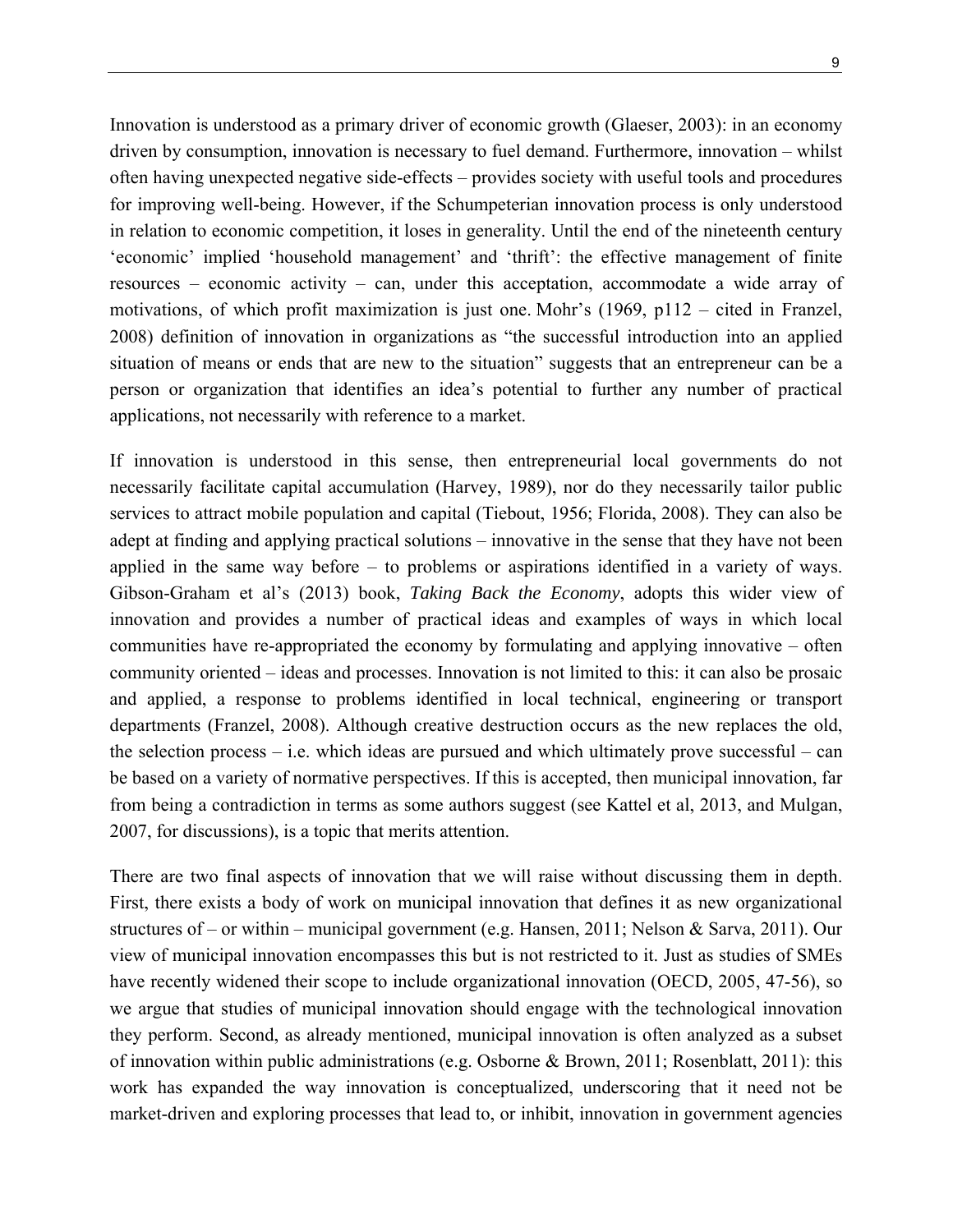or departments. Whilst some observations apply to municipalities, many are not directly transferable. Municipalities, by virtue of their small size, large number, geographic rootedness, and limited capacity to influence their environment, have as much – if not more - in common with SMEs than with other public administrations (Tiebout, 1956).

We have chosen to couch our discussion of the municipal innovation process in the management and economic geography literature focused on SMEs – service SMEs in particular (Drejer, 2004; Doloreux & Shearmur, 2010) - whilst acknowledging that an alternative approach would have been to rely on public administration literature. One reason is that the management and geographic literature on innovation in SMEs considers its environmental and geographic determinants, determinants that have little bearing on provincial or national administrations coordinated from centralized ministries. Another is that a small number of researchers, such as Bingham (1977) and Franzel (2008), have already drawn parallels between SMEs and municipalities, which we wish to pursue since it builds bridges between different areas of innovation scholarship. However, our approach is not normative – we are not arguing that municipalities *should* be conceptualized as SMEs: rather, we suggest that municipalities *can*  usefully be apprehended (at least in terms of some aspects of their innovation process) *as if* they are SMEs.

# **INNOVATION IN MUNICIPALITIES AND SMES: PARALLELS AND PITFALLS**

It is acknowledged today that innovation is an open process (Chesborough, 2003; Huizingh, 2011). Innovation rests upon gathering information and know-how from interlocutors outside the firm: these can be university departments, clients, suppliers, government research institutes and even competitors. Interactions with competitors may be collaborative, may occur if norms and shared platforms are being discussed, or can occur informally in social settings and at conferences and fairs.

This has led to a body of literature – particularly in geography - emphasizing the importance an establishment's immediate environment can have on its innovative capacity (Cooke et al, 2004). For SMEs this environment has primarily been interpreted as the municipal or (small) regional scale: however, the question of scale remains unresolved (Doloreux & Parto, 2005) and is loosely understood as the area within which SMEs' daily operations take place (Shearmur, 2011). The environment plays a role for a variety of reasons, of which four will be mentioned. First, it provides SMEs with a variety of specialized (Porter, 2003) and non-specialized (Jacobs, 1969) interlocutors with whom to exchange information and know-how. In particular, it can lead to enhanced specialization and to concomitant coordination between different but related companies (Piore et Sabel, 1984). Second, an environment conducive to innovation will often house public bodies- such as universities and colleges – which gather and disseminate information and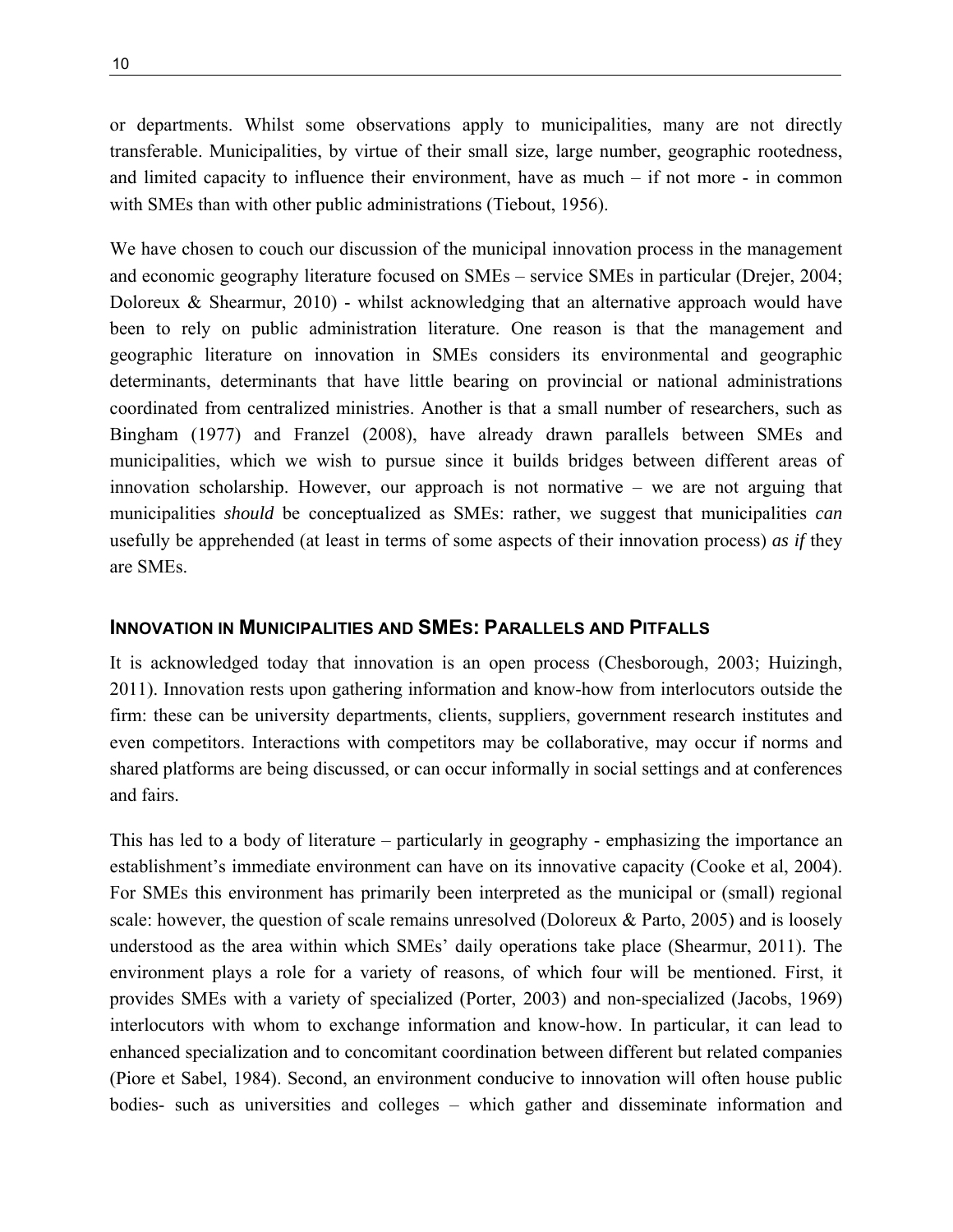technological know-how (Florida, 1995). Third, the environment can house formal and informal institutions – such as local government, but also local ways of doing, chambers of commerce, etc… - that facilitate the sharing of information and the testing of new ideas (Cooke et al, 2004). Finally, the environment can also provide the competitive stimulus, the motivation to emulate innovative behavior (Porter, 2003).

However, it is not only the *local* environment that plays a role. It is increasingly acknowledged that interactions important to innovation take place over distance (Torre & Rallet, 2005; Bathelt, 2011). Innovators travel to conferences, and strategically identify interlocutors in related fields to learn and/or to engage in collaboration. A growing number of researchers are investigating how different types of proximity – such as social, cultural, organizational, and geographic – contribute to innovation (Boschma, 2005; Amin & Roberts, 2008). Geographic proximity is often a support for other types of proximity but is not always a factor in explaining innovation-related exchanges between SMEs.

Innovation also depends upon SMEs' internal capacities, which allow them to absorb the information and know-how from outside and apply it (Lichtenthaler and Lichtenthaler 2009; Spithoven, et al, 2011). An SME's internal capacities are often related to its size: the larger the establishment, the more resources it can devote to innovation processes. Beyond size, though, the *nature* of internal resources is important: human capital, in the form of technicians and university graduates, investments in capital equipment and software, and human resource management that emphasizes knowledge sharing and exchange are all associated with an SME's ability to absorb external information and know-how. Another internal capacity is experience: knew knowledge is understood and exploited within the context of existing procedures, processes and acquired knowledge.

Given these factors associated with innovation in SMEs, to what extent are they relevant to municipalities? Most SMEs are single location establishments. Hence, an SME – like a municipality - is generally rooted in one place, and views the outside world from this vantage. Likewise SMEs and municipalities – unlike larger multinational corporations and provincial or federal bodies – have little capacity to influence the environment or to engage in geographic arbitrage: in Canada municipalities are seen as 'creatures of the provinces' (Magnusson, 2005), subject to constraining laws, rules and regulations. Like SMEs, municipalities have a set of internal capacities – population, local resources, employees , the administration itself – and openness to the outside - both by way of localized interactions and collaborations (with neighboring municipalities, for instance) and by way of participation in larger, a-spatial, networks.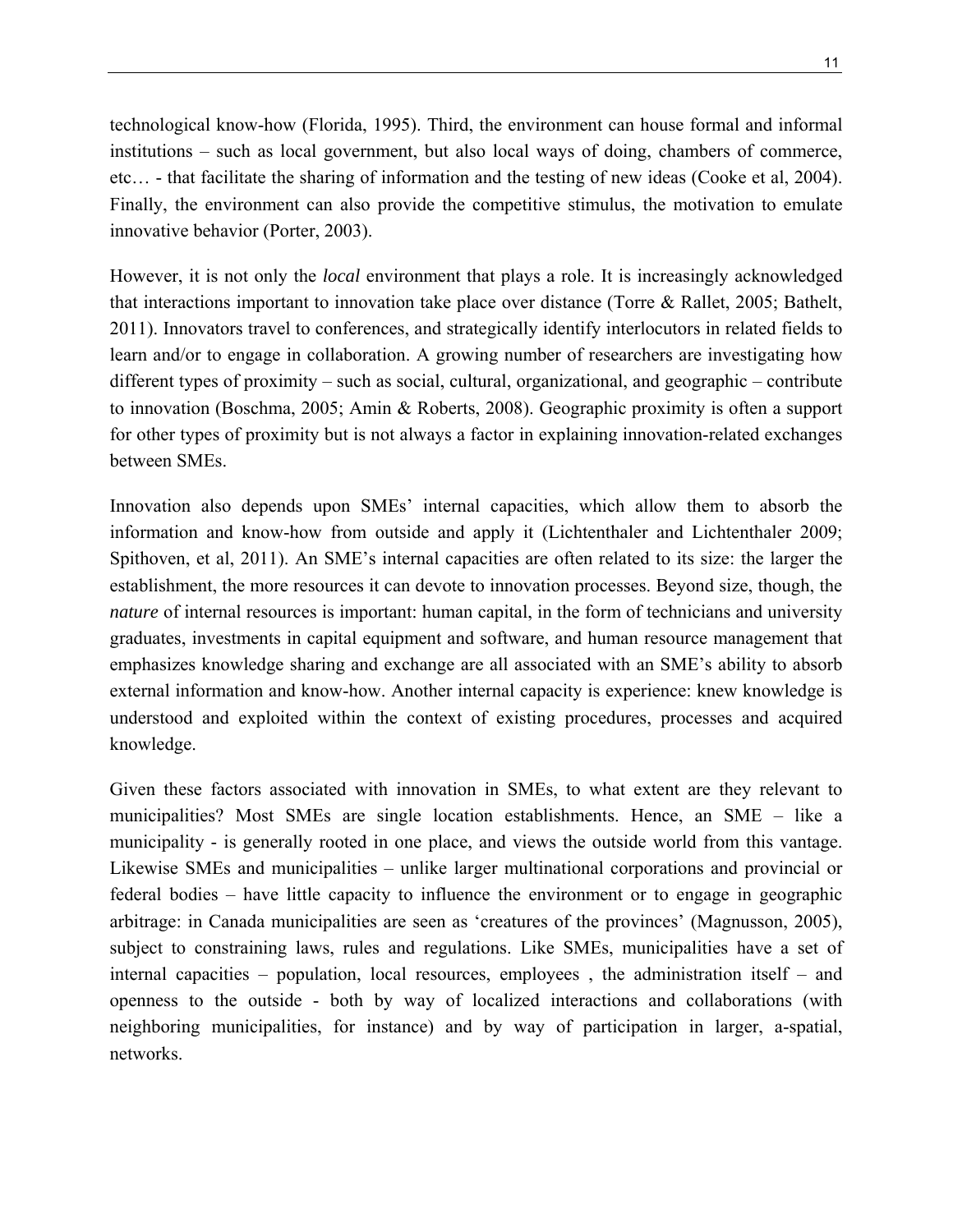The stress put on external information and know-how gathering for SMEs parallels the growing importance of policy transfer between and amongst governments – local governments in particular. McCann and Ward (2011) link external information gathering with municipal policymaking and innovation:

*'As waves of innovation arrive more frequently, a concordant churning has been identified in urban policy, with new ideas and initiatives replacing old with increasing regularity […] Contemporary policy-making, at all scales, therefore involves the constant scanning […] of the policy landscape, via professional publications and reports, the media, Web sites, blogs, professional contacts and word-of-mouth for ready-made, off-the-shelf policies that can be quickly applied locally' (McCann & Ward, 2011, p xiv)* 

Another overlap between SMEs and municipalities is the outcome of innovation processes: it is often assumed that innovation in public administrations will be either organizational, policyrelated, or will concern the adoption (rather than the development) of technology (Berry & Berry, 2007; McCann & Ward, 2011; Osborne & Brown, 2011; Hansen, 2011; Brudney & Coleman, 1995). However, municipalities, more so than many other jurisdictions, are closely connected to the material world of construction, waste processing, traffic management, service delivery and so on: there is therefore no reason to suppose that municipalities will not identify and solve technological – i.e. product and process related – and service related problems similarly to SMEs (Bingham, 1977; Feller & Menzel, 1978; Franzen, 2008).

Given these similarities it is not unreasonable to approach municipal innovation using some of the tools and concepts derived from the study of innovation in SMEs (Franzen, 2008). The idea that municipal innovation can be influenced both by internal capacity and by the external environment is worth investigating, and has already been outlined, for policy innovation, at the scale of US states by Berry & Berry (2007):

*'There are two principal forms of explanation for the adoption of a new program by a state: internal determinants and diffusion models […]. Internal determinants models posit that the factors leading a jurisdiction to innovate are political, economic, or social characteristics internal to the state. In these models, states are not conceived as being influenced by the actions of other states. In contrast, diffusion models are inherently intergovernmental; they view state adoptions of policies as emulations of previous adoptions by other states.' (p. 224)* 

Key differences remain between innovation in municipalities and SMEs. First, notwithstanding the policy mobilities literature (which has highlighted the spread of neoliberal policies, Peck & Theodore, 2010), there is no *necessary* connection between policy sharing and neoliberalism. Policy unconnected with markets and marketization can also be transferred and adapted (Graham-Gibson et al, 2013), and whilst it is possible that municipalities' innovation is associated with competition between them (Tiebout, 1956), it can also be driven by internal demands and requirements.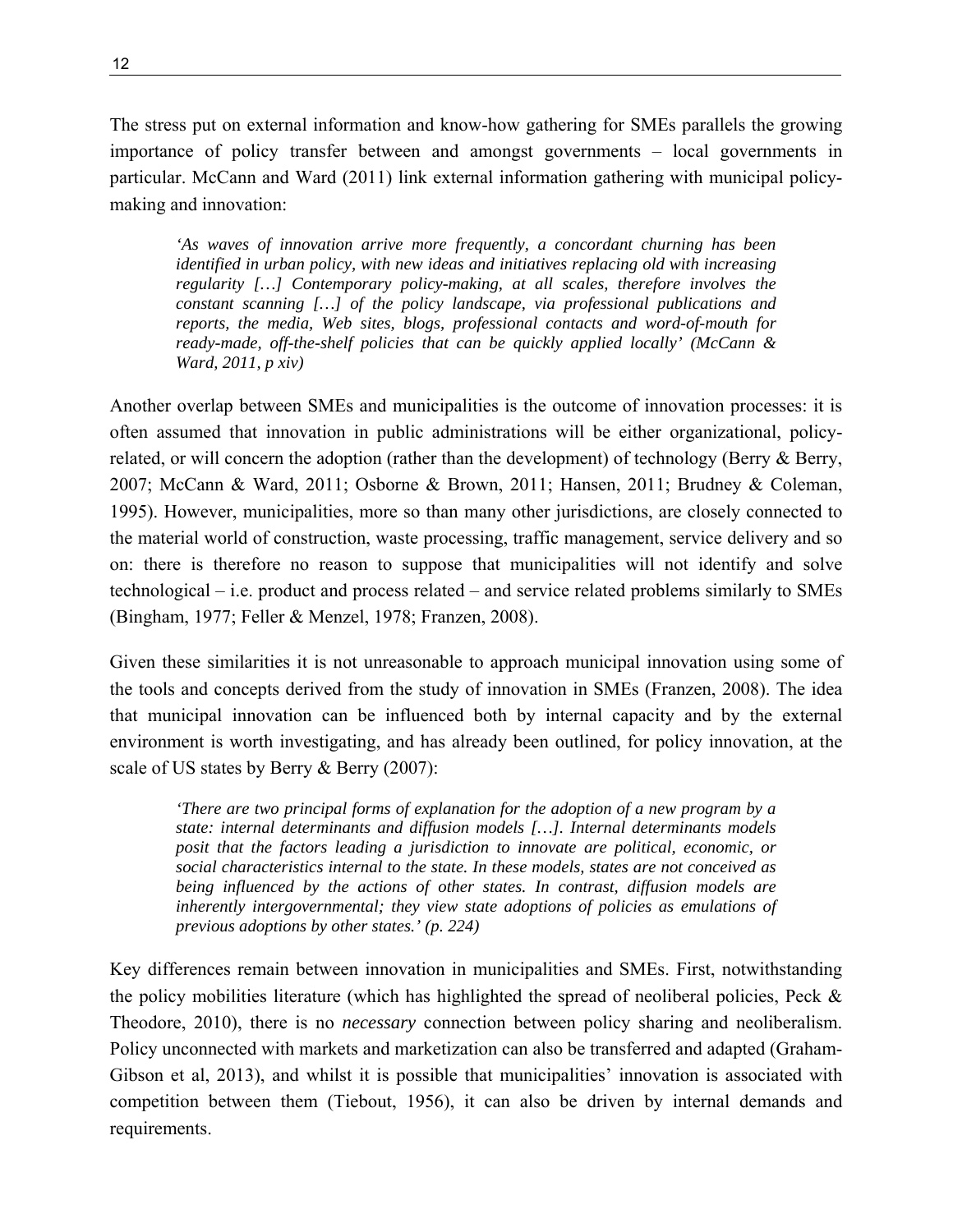The second, and related, point is that in the realm of municipal policy, imitation *is* a form of innovation. Despite well-documented antecedents – Godin (2008) emphasizes that until the 1960s innovation and imitation were almost synonymous, and Edgerton (2006) shows that everyday minor adaptations are an important type of innovation – it is not commonly recognized today that imitation can be a form of innovation. Today innovation is associated with the radically new. However, for many – if not most - SMEs, radically new innovation is out of reach: for SMEs, just as for municipalities, innovation often corresponds to the adoption of processes or to marginal improvements to products (Edgerton, 2006; Bhaskaran, 2006). Imitation, however, often incorporates elements of radical novelty: local governments adapt and customize policies and products, thereby creating new versions in the process (Berry & Berry, 2007; Peck & Theodore, 2010).

A third area of difference is that public administration has a duty to citizens: the desire to innovate must be tempered by conservatism, since experimentation in areas such as service provision can impact people's lives (Osborne & Brown, 2011). This speaks to the motivation for innovating: whereas it is understood that SMEs innovate in order to maintain or increase market share and profits, municipalities have a complex array of motives (Rosenblatt, 2011; Nahlinder, 2013; Kattel et al, 2013). In democratic institutions – such as municipalities - identifying problems ultimately rests in the hands of residents, for whom filled potholes or pleasant parks (for example) may be important irrespective of market calculation. The nature of municipal goals and motivations differentiates them from SMEs. It should be acknowledged, though, that a pervasive goal of municipal entrepreneurialism *is* economic growth (Evans, 2009) and that there are calls for public administration to mimic the private sector (Potts & Kastelle, 2010; Hansen, 2011; Osborne & Brown, 2011<sup>1</sup>): critiques of municipal entrepreneurialism are levelled at this market-driven driven focus, a contingent focus that is not inherent to it (Gibson-Graham et al, 2013).

Given the similarities between SMEs and municipalities, and whilst acknowledging the differences, we now turn to an empirical analysis of innovation in municipalities in the province of Quebec, Canada. We proceed in two stages. First, and after presenting the data, we present examples of innovation: this shows that municipal innovation is varied, can be technological, and is not limited to policy, organization or imitation. Second, we conduct an exploratory analysis to address two questions: i) what characterizes municipalities that participate in UMQ's (Union des Municipalités du Québec) innovation competition? ii) what characterizes the municipalities that

 $\overline{a}$ 

<sup>&</sup>lt;sup>1</sup> Hansen and Osborne & Brown critically discuss the New Public Management approach, a move to reinvent the public sector in the private sector's image. Although we argue in this paper that the study of innovation in SMEs can shed light upon municipal innovation we are sympathetic to this critique: at the centre of our discussion is the need to differentiate entrepreneurialism (the process of introducing novelty as a response to perceived need) from neoliberalism (the process of marketising all aspects of social interaction).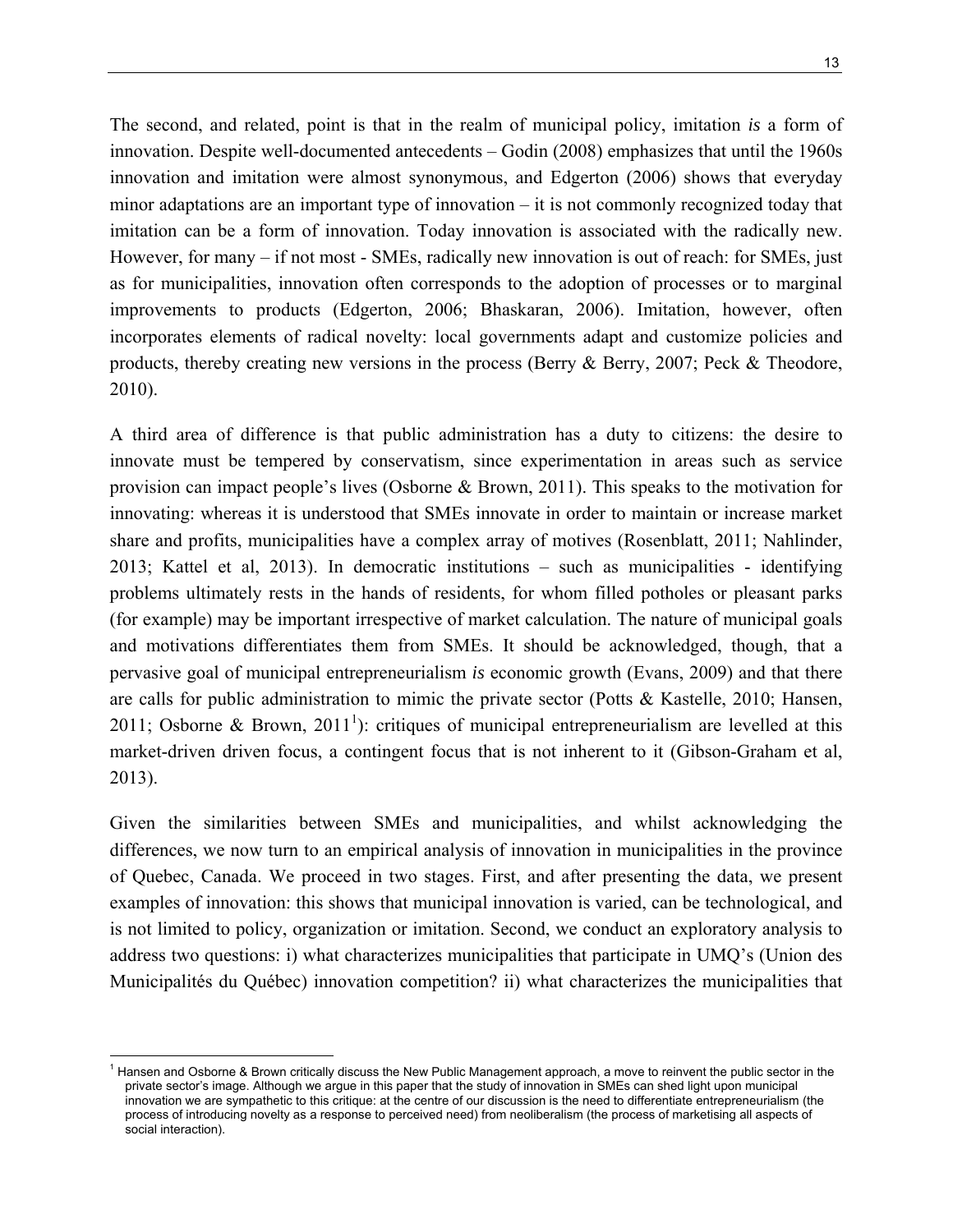win innovation awards? Both of these questions are framed by the idea that innovative behavior will be associated with external (essentially geographic) and internal (size and a variety of socioeconomic) factors.

## **THE UMQ INNOVATION COMPETITION, DATA AND METHODS**

Every year since 2005 the UMQ – a membership organization that lobbies for and represents the interests of about 300 of Quebec's medium sized municipalities – holds an innovation competition open to all of the province's municipalities, called MériteOvation. Its purpose is to "reward municipalities which, whatever their size, their population or their geographic location, have distinguished themselves in an original fashion by their accomplishments and efforts to innovate, create or develop an activity, a program or a project in view of improving their citizen's quality of life" (UMQ, 2015). The competition is organized each year in three stages. First, it is announced and the municipalities, boroughs (and, more recently regional bodies and local NGOs – which we do not cover in this study) submit details of their innovative activity: there have typically been 50 to 60 innovations presented each year, and about 40 participating municipalities. Second, finalists – 15 to 20 of them - are shortlisted to present their project at the UMQs' annual meeting and have the opportunity of showcasing their innovations. Finally, prizes are awarded by category of innovation (sustainable planning; public security; economy and leisure; social development; culture; transport and mobility; management and human resources) and to the overall winner.

The projects are shortlisted and judged by a panel of experts composed of five to seven people (depending on the year), including professors in the areas of public administration, management and/or planning, a representative of the Quebec ministry of municipal affairs, and two or three private consultants with experience in municipal government. The criteria are: originality of the undertaking and of results (38%); transfer potential (28%); effects in the locality (17%); and optimization of internal and external resource use (17%). Municipalities can submit multiple projects.

Our analysis is based upon information about participating municipalities and prize winners. The first part of the empirical section consists in providing some examples of municipal innovation. This shows that municipal innovation extends beyond policy and organization to, on the one hand, technology and, on the other, service provision and design.

The second part explores the nature of the 117 participating municipalities relative to the population of 327 municipalities that have been UMQ members at least once since 2005. It does so in two stages. The first question addressed is: what type of municipality participates in the innovation competition? Participation is indicative of belief, by the municipality, that it has introduced an innovation, combined with the municipality's desire (and ability) to enter the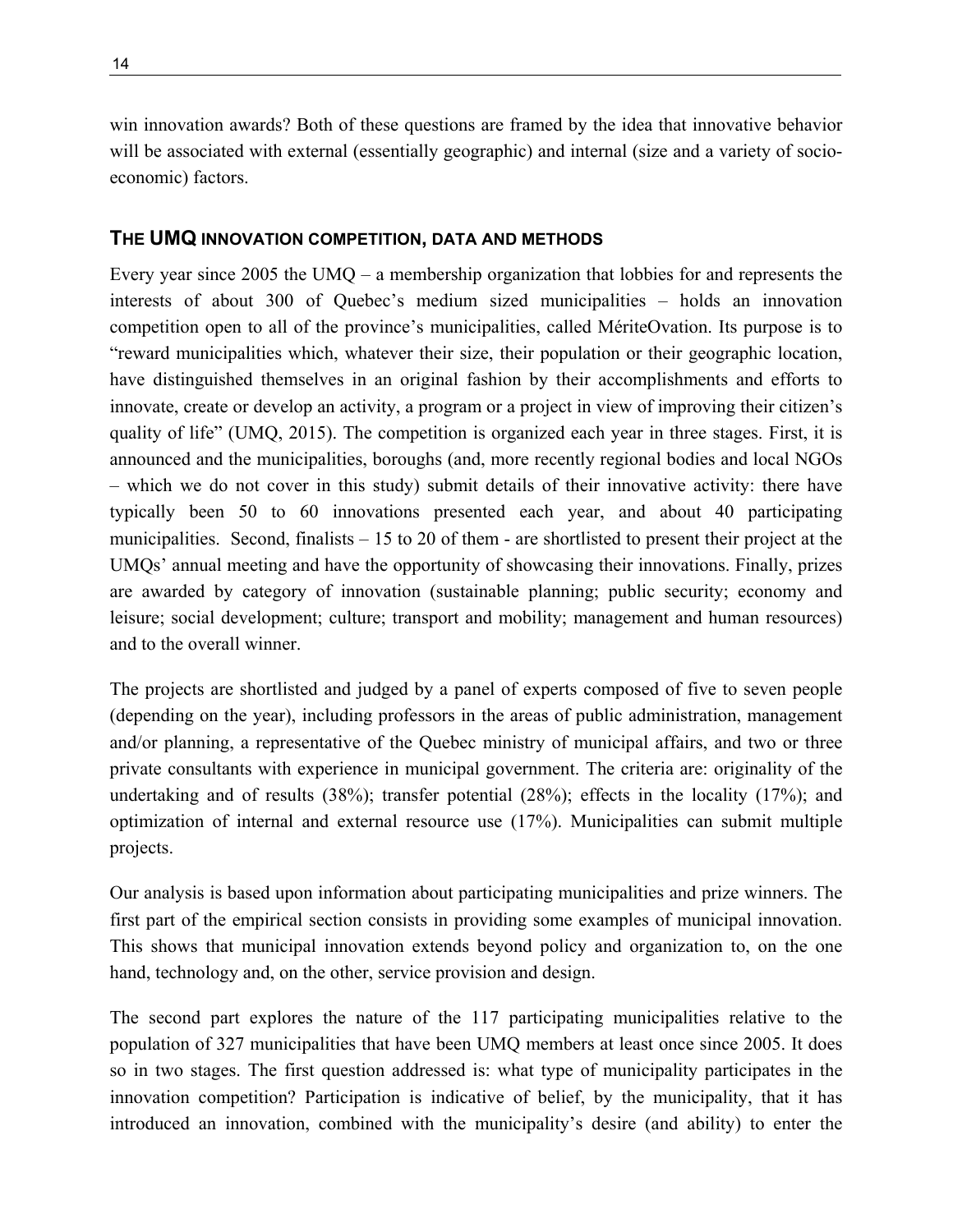competition. The second question addressed is: amongst the 117 participants, what distinguishes the 49 that have won at least one award? We expect winning an award to indicate innovativeness: without any market or technological criteria to assess innovation, the expert panel's opinion is the best indicator available.

The data used are from two sources. Statistics Canada 2006 census data provides basic size and socio-economic information about the 327 municipalities. Given confidentiality considerations associated with small area statistics, a limited array of indicators is available. Data from the UMQ provides information on the 117 participating municipalities and on prize-winners for the period 2005 to 2014.

Our approach is to perform chi2 tests and correlations between, on the one hand, indicators of participation and of winning an award and, on the other, variables or classifications that describe the municipalities. The underlying idea is that participation (and winning) may be associated with a municipality's internal capacity (size), certain internal determinants (in particular the socioeconomic status of its population), or with environmental factors such as proximity to metropolitan areas, often considered hubs where ideas and interactions develop (Jacobs, 1969; Glaeser, 2003). Note that we pool all years together and do not take account of multiple participations, multiple submissions or the winning of multiple prizes. In this way we hope to alleviate the bias towards larger municipalities which have the capacity and variety of activities to participate every year, and to do so in a variety of categories.

One key limitation of these data is that we have no information on administrations themselves – thus we cannot comment on whether particular municipal practices, political orientations, or organizational factors have an impact on participation or winning.

# **AN OVERVIEW OF MUNICIPAL INNOVATION2**

 $\overline{a}$ 

It is well documented that municipalities innovate by way of internal reorganization of their structures (Nelson & Svara, 2011) and by adopting and adapting technologies and policies that have already been applied elsewhere (Walker, 2006; Hansen, 2011; Franzel, 2008; Kattel et al, 2013). This type of innovation is present amongst the prize winners. For instance, in 2005, a pilot project for introducing green vehicles was shortlisted, as were the rolling out of high-speed internet and a project to increase accessibility of local youth to cultural activities. More recently social innovations – such as organizing readings in old people's homes – have also been selected, as have a variety of participatory procedures and policies associated with sustainability and

<sup>&</sup>lt;sup>2</sup> Information in this section has been extracted from the UMQ magazine, URBA. May issues for years 2005 to 2014 (issue 2 of volumes 26 to 35) contain descriptions of each of the prize-winning innovations (www.umq.qc.ca/publications/magazine-urba/)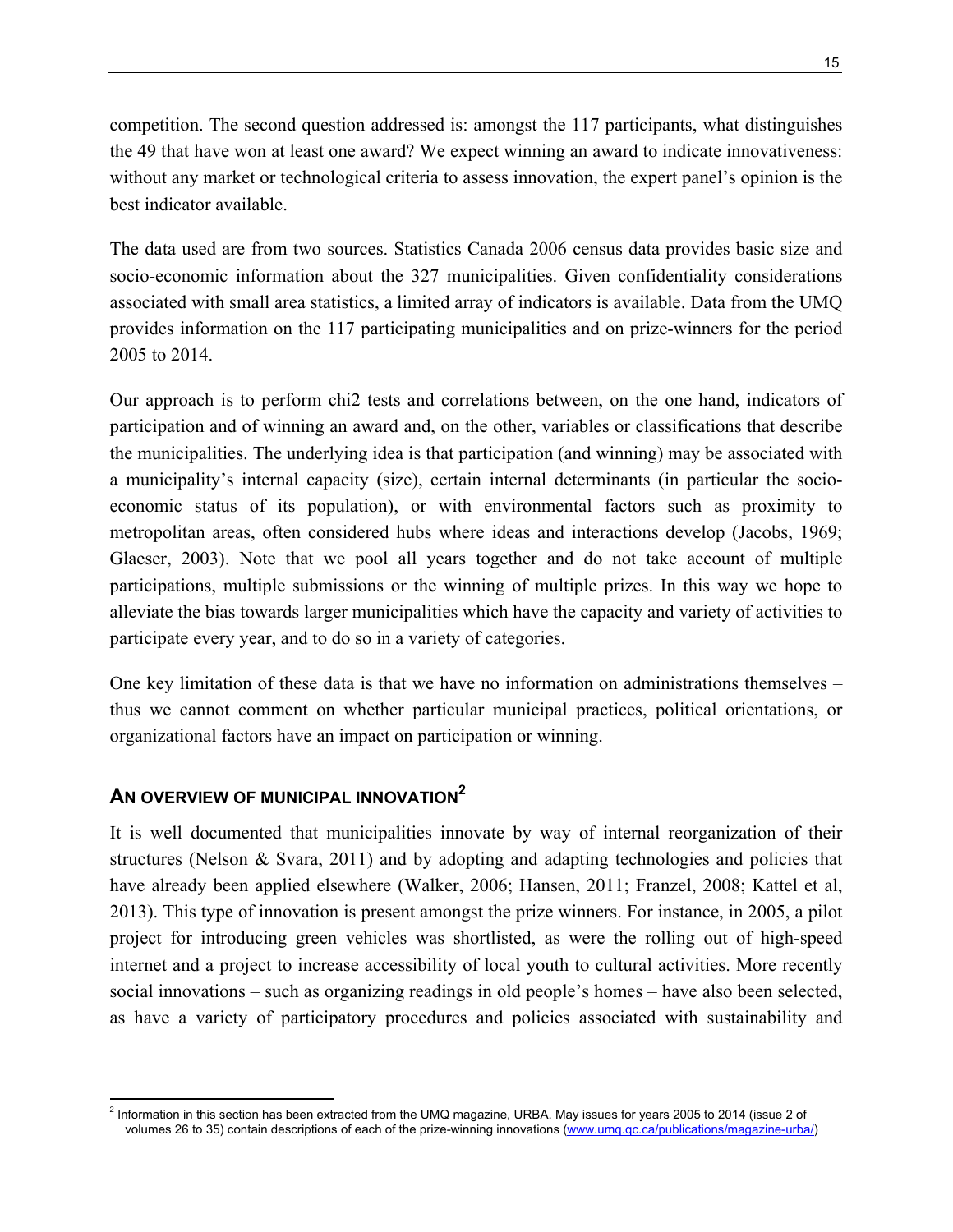housing. Whilst these activities are innovative for the municipalities involved, they are essentially imitative and are adapting existing ideas to local circumstances. The equivalent, for SMES, would be organizational, management, and, to some extent, process innovation.

Of more relevance to the argument that municipalities are not always imitators and have points of resemblance with SMEs, are innovations that entail technological development. In 2005, one project involved the development of software to assess the profitability of land development and to point planners towards optimal development choices. More recently, a 2014 project involved the design and implementation of software to optimize the routing and usage of snow clearing vehicles: this is not merely for tracking, but for route and capacity optimization. The jury noted that when the program was used in 2013 efficiency increased by 15% and CO2 emission went down by 18%. This innovation was designed and implemented primarily in response to citizens' discontent with snow clearing operations – the economic benefits are real, but they are a secondary motivation.

Municipalities also undertake R&D activities in view of implementing innovations. For instance, in 2011, a suburb of Montreal systematically tested – using a strict research protocol - organically derived, pre-marked, road paving materials. The underlying motivation was to increase the sustainability of road-related public works: not only did the organic paving material function, it also, by virtue of being pre-marked, did not need repainting after winter (a common and expensive undertaking in many Canadian municipalities). Another example of R&D is a municipality that partnered with a government research institute in order to breed and test new types of vegetation able to both survive harsh Canadian winters in proximity to traffic and provide sound abatement.

Even if adaptive behaviors are often dismissed as being essentially non-innovative, adaptation can require original thinking and technological innovation. For instance, in 2009 a municipality which had purchased some standard fire extinguishing equipment redesigned it  $-$  in particular the way in which the fire retardant is stored – to make it compatible with smaller vehicles. The redesign and testing was undertaken by the municipal firefighters themselves. These modifications have been copied by other municipalities using the same equipment.

These examples illustrate that municipal innovation can be similar to innovation taking place in technologically oriented SMEs. But municipalities are also service providers, and some of their innovations concern the imagining – and introduction – of new types of service. An outer suburban municipality found a solution to ensuring library access for its dispersed and motorized constituents by setting up library antennae in certain gas stations. Borrowers can reserve books, CDs and other library items on-line, which are deposited when available and can be returned to the same place. The librarian behind the idea came up with it when reading research papers showing that library use diminishes rapidly as distance to libraries increases.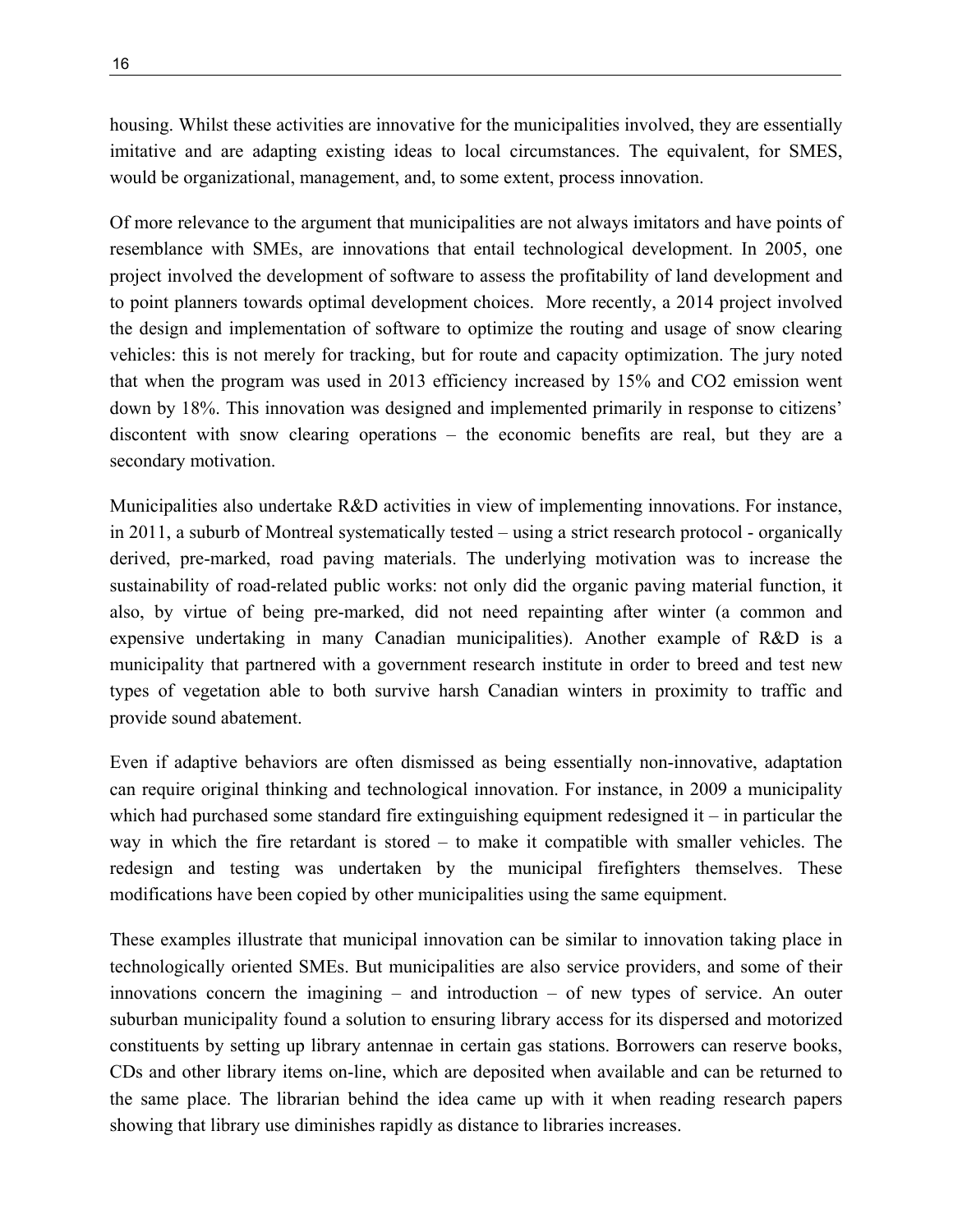A quintessentially Canadian service-related innovation is the implementation, in a large, wooded and remote municipality, of GPS (Global Positioning System) markers for seasonally empty chalets and huts. This seemingly minor innovation is important in a context where people can easily get lost (especially in winter), and often make it – in poor shape – to the nearest shelter they can find. The motivation for this innovation is that on a number of occasions contact was made with victims unable to describe where they were: these GPS markers, together with a number of well-marked evacuation points in the remotest places, have accelerated the intervention time of emergency services.

One of the services offered by municipalities is planning. In 2010 an isolated municipality was recognized for its innovative approach to sorting out planning applications associated with wind farms, for which there existed no federal or provincial guidelines. The new regulations that emerged from a consultation process between power companies, the population and the municipality have enabled the construction of wind farms whilst minimizing local tensions.

A final example of service innovation is a taxi-bus service for young people organized in an outer-suburb of Montreal. This service, implemented in consultation with the young people themselves, allows them to travel to leisure and retail destinations within 20km, using a trusted service, and at affordable (municipally subsidized) rates. This innovation reduces the isolation and frustration of young people, and increases their autonomy whilst reassuring their parents.

These examples illustrate the diversity of innovation observed in Quebec's municipalities. Whilst some innovation is, indeed, imitative – and examples of this have not been elaborated upon – some innovation is radical (in the sense that entirely new products or services are introduced). However, imitative innovation should not be dismissed in a municipal context: for the local population it is of little relevance that a particular social service or environmental solution has been implemented elsewhere, provided that it improves service delivery and/or municipal infrastructure locally.

Two main points emerge from this overview. First, municipalities can be radically innovative – although much of their innovation is imitative or adaptive in some respects. The second is that whether an innovation is radical or not may be unimportant bearing in mind the innovation's primary constituents : notwithstanding Tiebout's (1956) theorization of inter-municipal competition by way of a mobile population shopping around for the best bundle of services (a theory that has been difficult to validate, Hoyt, 1990), the primary beneficiaries of municipal innovation are local residents themselves, for whom the radicalness (or not) of municipal innovation is of little concern.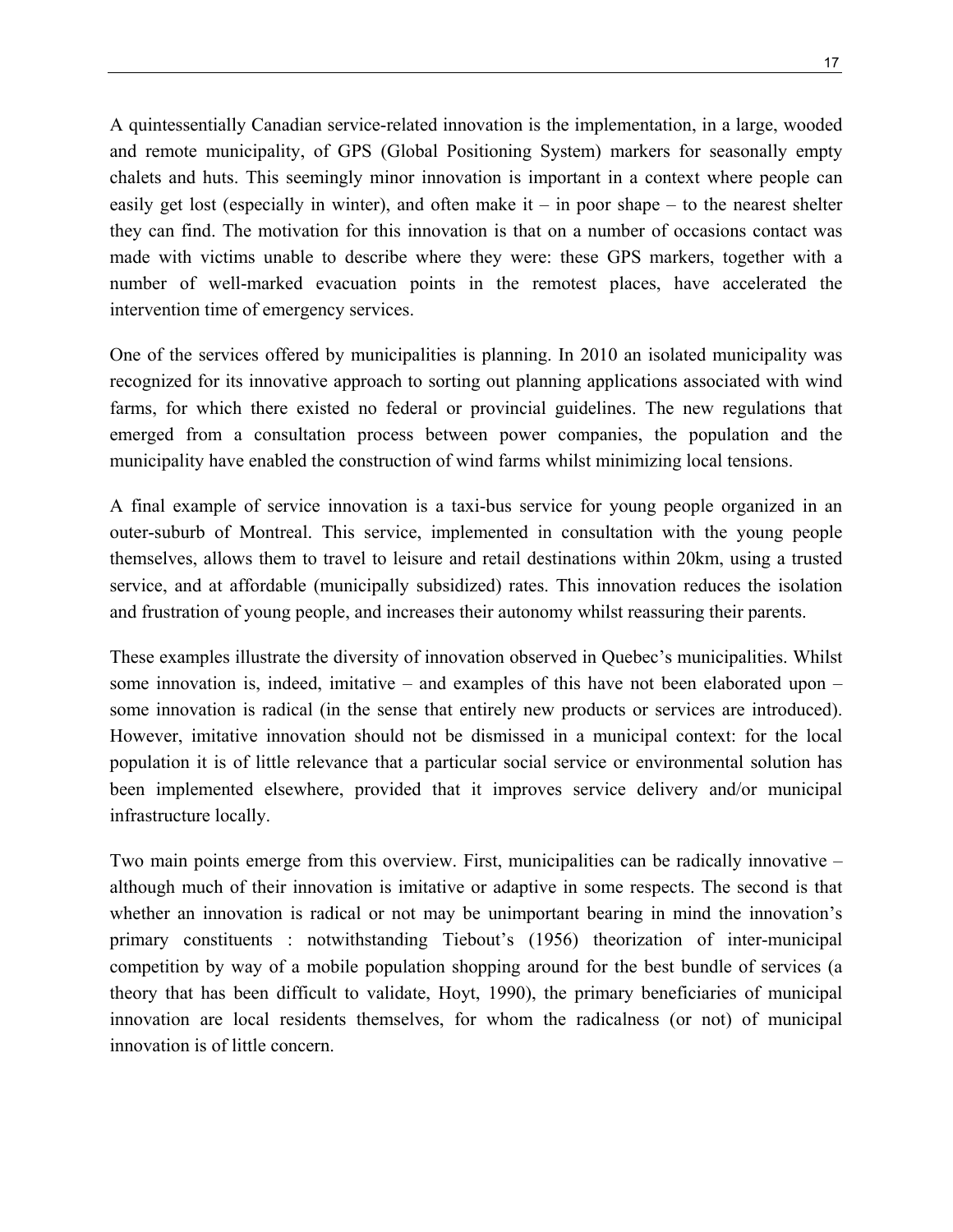#### **WHAT SORT OF MUNICIPALITIES INNOVATE?**

In this section we present a few straightforward analyses describing the characteristics of the 117 participating municipalities (out of the 327 members of UMQ), and of the 49 (out of 117 participants) which have won at least one prize.

The first table (Table 1) presents factors related to participation in the UMQ innovation competition. The choice to participate indicates a combination of two things: 1) the self-perceived introduction and completion of an innovation; and 2) the desire to publicize it, whether for internal reasons (e.g. morale boosting for employees) or external ones (e.g. recognition of achievement within the UMQ). This combination can be interpreted as innovative behavior, even if it does not provide any external validation of the innovation. The second table (Table 2) presents factors related to winning at least one innovation prize. Whilst victory is determined by a  $jury - i.e.$  there is external validation of innovativeness – it is also contingent upon who else is participating (the jury is assessing a different pool of innovations each year). It is therefore not clear whether having won at least one prize is indicative of being somehow 'more innovative' than participants who have not won a prize: winning a prize may simply indicate that, in that particular category (there are seven categories), the field was weak. Conversely, not winning a prize may indicate a strong field in the year of submission.

Municipalities located within 50km of the core of a metropolitan area (Montreal, Quebec and Ottawa) are more likely to participate (Table 1), whereas rural municipalities  $-$  i.e. those that are not part of a small city (Trois Rivières, Sherbrooke, Rimouski, Saguenay, Rouyn) or close to a large one - are least likely to. It is therefore the more urban municipalities that display innovative behavior, which is commensurate with the idea of emulation and/or inter municipal competition in these more dense locations.

Larger municipalities – those with more internal capacity – are more likely to display innovative behavior. Of the 89 municipalities with fewer than 1000 population, only one has submitted an innovative project for consideration, whereas 73 of the 89 with more than 10000 people have.

Whilst size is an indicator of municipalities' internal capacity (number of municipal employees, absolute budget size, number of departments, availability of staff to prepare UMQ submission), the nature of municipal administrations – and of the demands put upon them – are associated with their populations' socio-economic profile. Since we do not have information on administrations, socio-economic indicators are used as proxies.

Richer municipalities – those where economic (work-derived) and total (all inclusive) incomes are higher, are more innovative: over 50% of municipalities in the top income quartiles are innovative. It is work-derived income that plays the greater role: only 3 of the 80 municipalities in the lowest quartile of work income display innovative behavior, whereas 8 of the 82 in the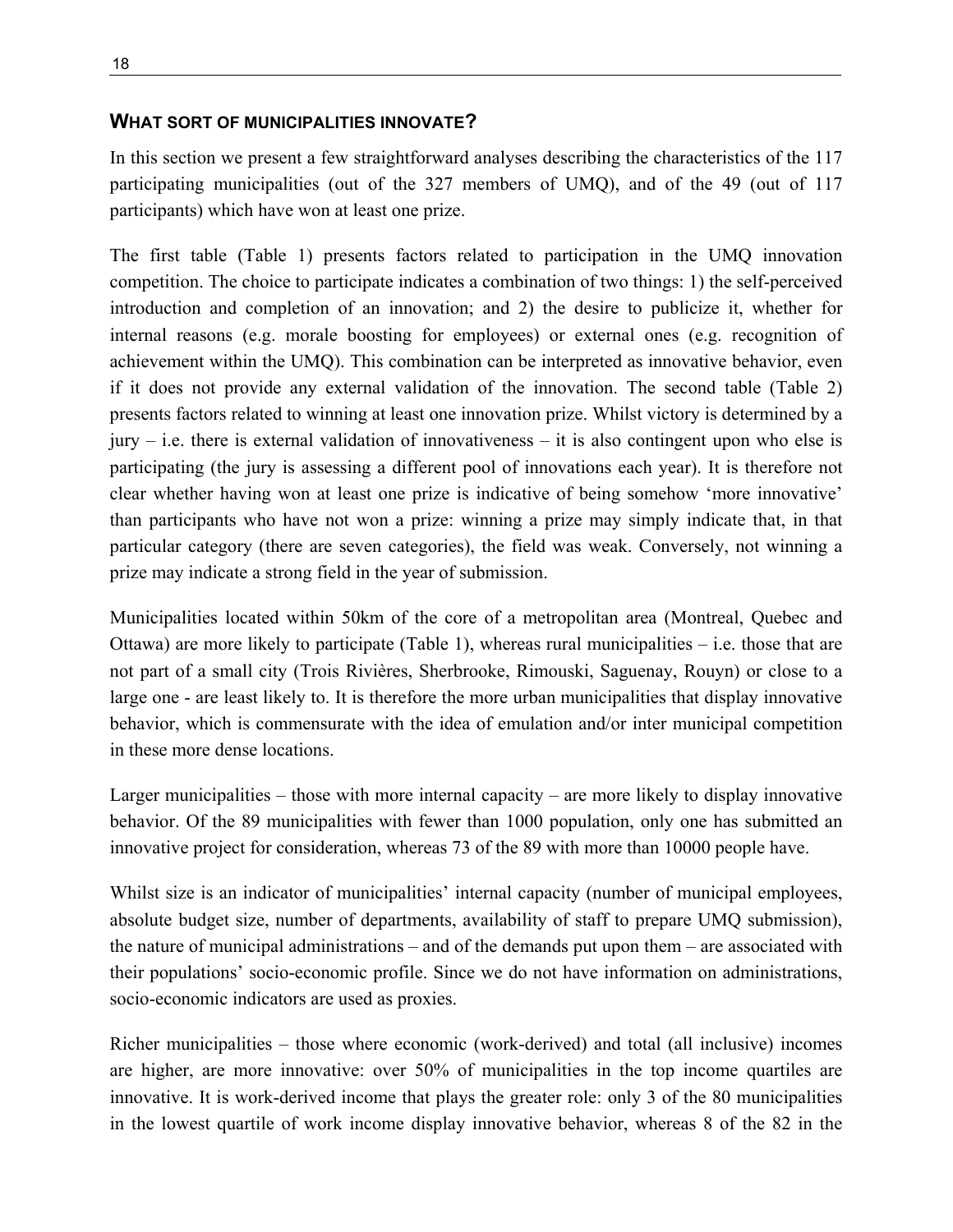lowest quartile of total income do. Whilst neither of these figures is high, they show that low levels of economic development are almost incompatible with innovative behavior, whereas low standards of living are not necessarily so.

Internal inequality (measured as the ratio of mean to median income) and dependency (% of population between the ages of 15 and 65) are not correlated with innovative behavior. However, the connection between innovative behavior and economic dynamism is corroborated by positive correlations between innovation and, on the one hand, occupation rate (% of working age population with a job) and, on the other, population growth between 2006 and 2011.

Finally, the social structure of the population – as measured by professional occupational categories – strongly distinguishes municipalities that participate from those that don't. The proportions of the population in business (management, finance, administration) and scientific occupations are closely associated with participation; arts and health occupations are also significantly associated with participation. Sales occupations, on the other hand, are only weakly associated, whereas high proportions of manual occupations (transport, machine operators, primary sector occupations, transformation, manufacturing and public utilities) are strongly associated with non-participation. Thus, municipalities with higher socio-economic status populations are more likely to display innovative behavior. Since it is not the population, but the municipality, that displays innovative behavior this suggests that higher status socio-economic populations place more demands upon, and have higher expectations from, their municipal administrations. Conversely, local administrations may reflect local population since they draw their leaders – and many of their employees - from it.

Table 2, which presents analogous analyses, reveals that almost nothing – except for size – distinguishes prize winners from other participants. Since larger municipalities tend to submit more projects and submit projects in a larger number of years, the connection between winning a prize and size may merely reflect the higher probability of winning if more innovations are submitted. However, an interesting twist in this result is that whereas the largest municipalities have a higher chance of winning than smaller ones, the smallest ones (those below 5000 people) have a higher probability of winning than medium sized ones (5 to 10000 people): this may reflect efforts by the jury to counteract the bias in favor of larger municipalities which inheres in the prize giving process<sup>3</sup>.

## **DISCUSSION AND CONCLUSION**

The purpose of this paper has been to consider municipal innovation in the light of approaches to entrepreneurial SME innovation developed in the management and geographic literatures. The

 $\frac{3}{3}$  We were verbally informed of this effort to counteract bias in favor of large municipalities.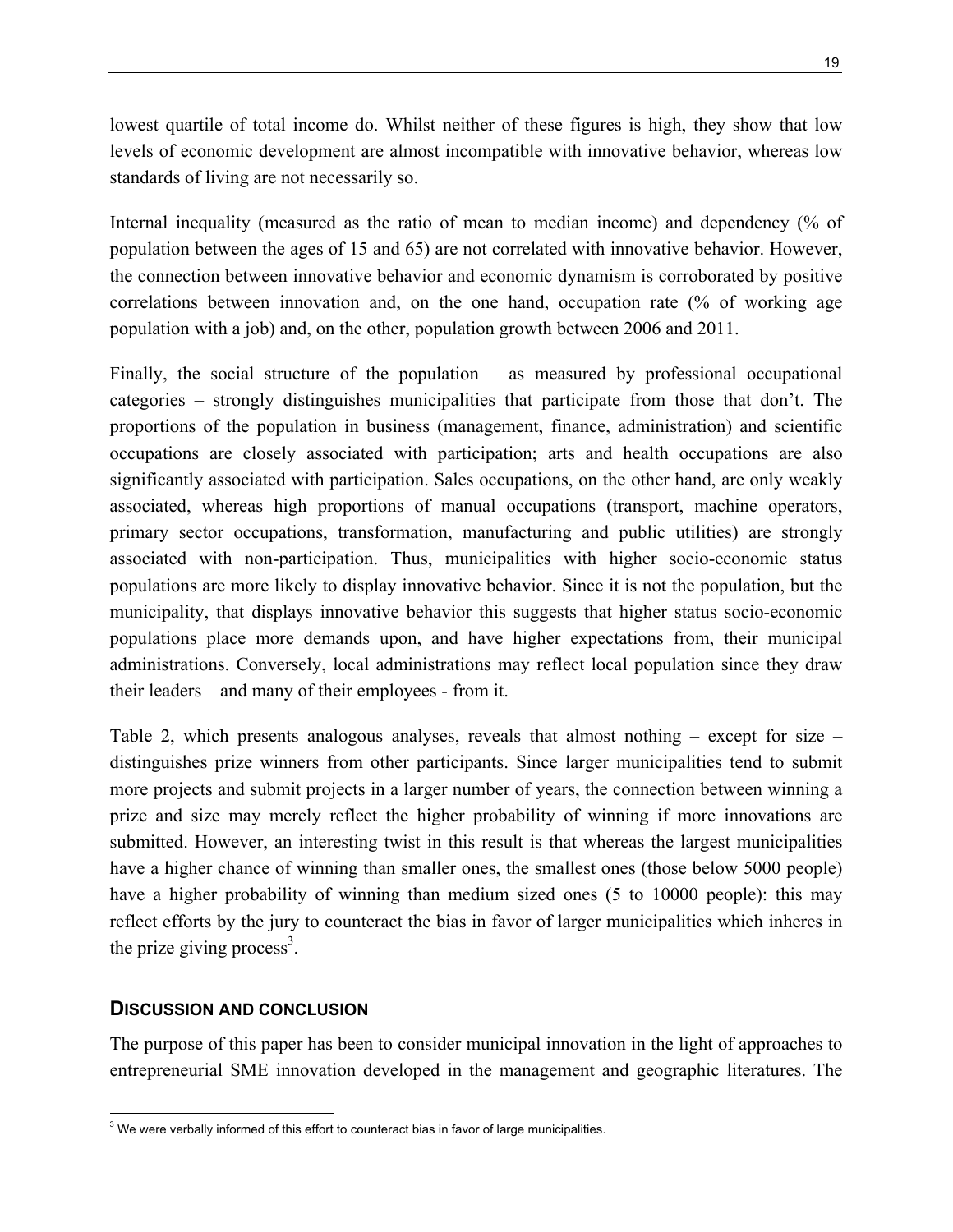rationale is that municipalities, unlike many other public administrations, are numerous, small, relatively independent and anchored in geographic locations. Furthermore, municipalities are often conceived as competing with one another to attract external population and economic activity (Tiebout, 1956). Indeed, it is because municipal entrepreneurship is often directed at economic development and at creating competitive advantage for local economic interests (Evans, 2009) that it has been criticized as contributing to the neoliberalization of local government (Harvey, 1989; Hankins, 2015). From another perspective, the idea of municipal competitiveness has been questioned partly because it is unclear who is defining the terms of competition and what is being competed for (Shearmur, 2008), and partly because there is little empirical evidence that inter-municipal dynamics (migration in particular) conform to the competitive framework described by Tiebout (Hoyt, 1990).

Provided that entrepreneurial innovation is understood in a broad sense – i.e. identification of a problem or a demand; an idea for responding to it; development and testing of the response; implementation of this response – then there is no reason to think that municipalities do not, in some respects at least, behave like SMEs. In their role as territorial managers responsible for dealing with local problems (such as potholes, snow clearing, or bored teenagers) and local demands (such as requests for access to libraries, the need for sustainability), local administrations undertake innovation in an entrepreneurial fashion. However, the problems and/or demands which instigate innovation are not identified through market mechanisms but through local politics, interactions with civil society, and through feedback from departments or employees who are dealing, on a day-to-day basis, with the running of municipal services.

Therefore the key difference between private sector and municipal innovation, one that impacts upon the empirical analysis above, is the way innovation is identified and validated. Whereas private-sector Schumpeterian entrepreneurs will ultimately be sanctioned by markets – innovation will succeed or fail depending upon its impact on the bottom line – there is no straightforward sanction for municipal innovation. Unlike SMEs, municipalities are not competing for market share, and the purpose of innovation is not to 'take-over' from other municipalities. Admittedly, many municipalities – particularly larger ones – will resort to this discourse to justify policy decisions and innovations, and the discourse is so widely accepted that it can serve to shield questionable innovations and policies from scrutiny (Evans, 2009; Surborg et al, 2008; Shearmur, 2008). However, most municipalities are small: in this study only 89 of the 327 municipalities are over 10 000 people. The type of innovation introduced in smaller municipalities – whilst not immune from manipulation by economic and other interests – is principally aimed at improving the way services are delivered, solving practical problems associated with material aspects of municipal responsibility, or developing new services to address problems identified by the municipality. Whilst it is difficult to argue that these are not innovations, these innovations are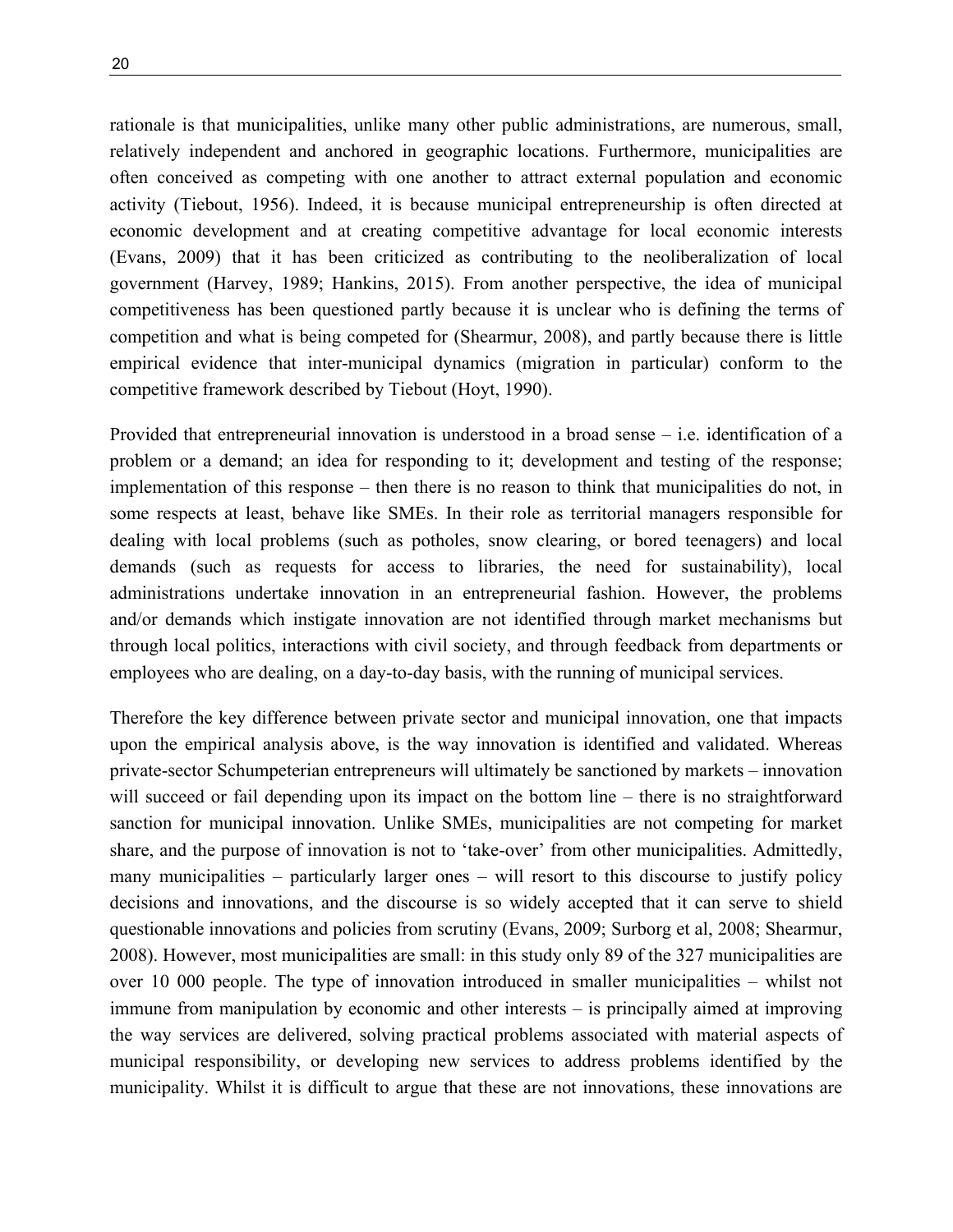not turned towards the outside: quite the opposite, the adoption and success of the innovation is judged almost wholly on whether or not the problem is solved and on how the local population receives it.

This means that whereas, for SMES, innovation is outward- looking and ultimately assessed on external criteria, municipal innovation – particularly in smaller municipalities that dominate this study – is assessed on internal criteria. This does not mean that innovating municipalities are judges of their own innovations: by internal it is meant that local population, civil society and businesses, internal to the municipality's territory, but external to the administration, are the judges.

The question has been asked, when the concept of innovation has been applied to the service industry, whether service innovation is identical to, similar to, or different from manufacturing innovation (which, until the 1990s, was what studies of innovation in SMEs looked at –Drejer, 2004; Gallouj & Savona, 2010). To the extent that innovation in municipalities has been studied (Nahlinder, 2013), similar questions have also arisen without any definitive response. In this paper we show that municipal innovation can be approached using concepts similar to those for understanding private-sector innovation. The key difference is not the type of innovation (which can be in technological, organizational, and policy fields), nor the overall process of innovation (it relies on internal capacity – both in terms of size and type -, is associated with location, and – as others have shown – is connected with external information sources and networking, McCann & Ward, 2011): the difference is in the way innovation is evaluated and in who evaluates it.

In our exploratory empirical analysis, we identify some pointers as to which types of municipality engage in innovative behavior: these pointers are consistent with a Schumpeterian understanding of open innovation processes. However, we are unable to usefully distinguish innovators who receive awards from those that do not. Indeed, the fact that a jury is required to evaluate municipal innovations speaks to the difference between private-sector and municipal innovation. Municipal innovation is not usually an outward looking quest by local administrations for markets, for world firsts, or to be attractive to outsiders (this type of innovation can be assessed with market-like indicators, Tiebout, 1956), but is often an inward looking quest for problem solving and service provision that will be judged by local businesses, residents and civil society. Walker (2006), in his analysis of innovation diffusion across English local governments comes to a similar conclusion (though he places more emphasis on competition, probably because he is analyzing large upper-tier authorities):

*'The most likely explanation for the adoption of innovation […] is to be found in a broad definition of competition that includes not just competitive pressures from outside organizations but embraces user voice.' (p330).*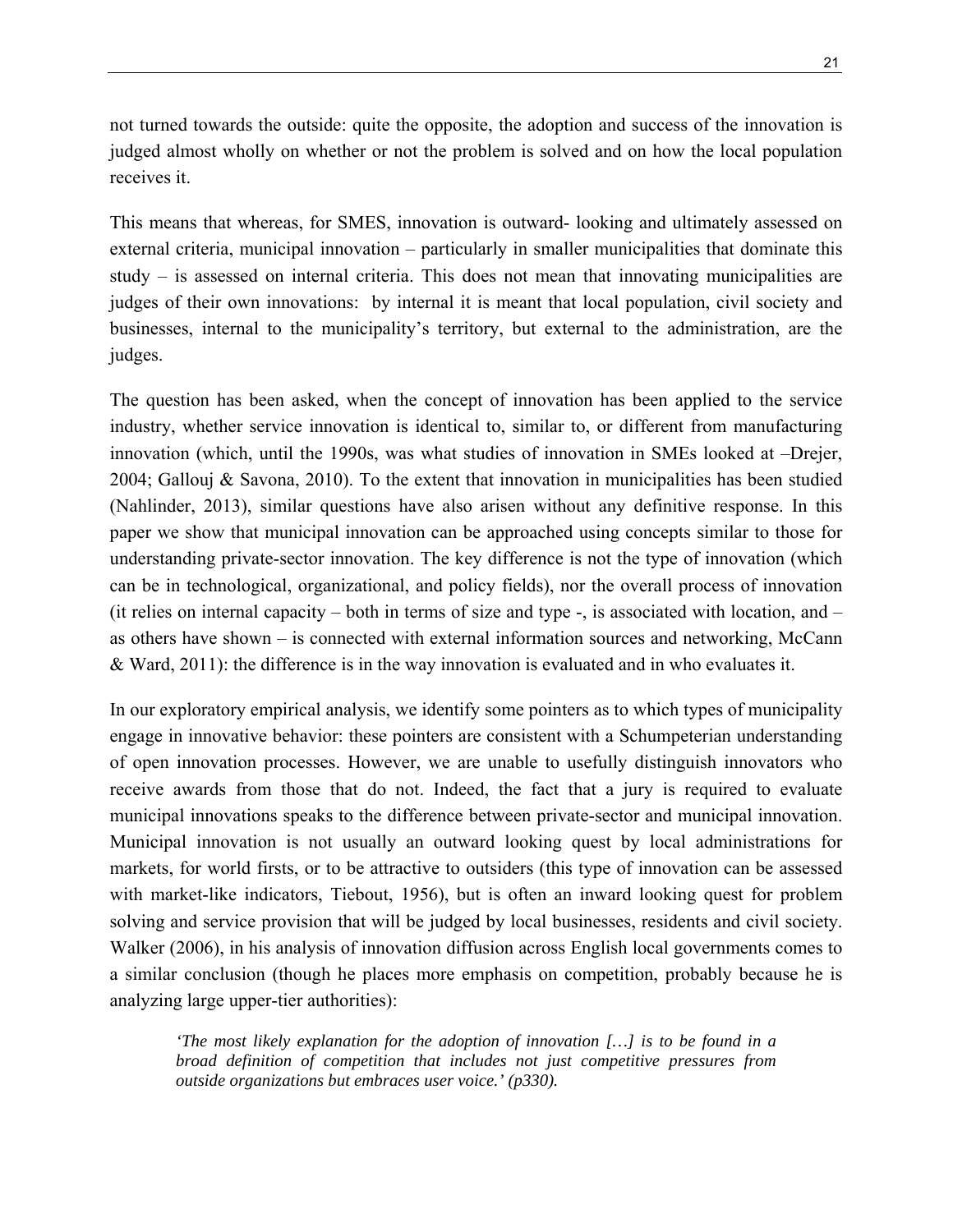Future research in the field of municipal innovation – particularly in the neglected area of technological innovation and new service provision - could take as a starting point the similarities between SMEs and municipalities that have been highlighted above, and focus, first, on the way in which problems or demands are identified, and, second, on who evaluates innovation and how this is done. Another area of future study – identified by Potts & Kastelle  $(2010)$  – is to focus on the motivations and barriers, within municipal organizations, for innovative behavior by individuals or departments: we plan to conduct detailed case studies of some of the UMQ participants in order to gain insight into these questions.

#### **REFERENCES**

- AMIN, A. and J. ROBERTS. 2008. Knowing in Action: Beyond Communities of Practice, *Research Policy*, 37, 353-69
- BHASKARAN. 2006. Incremental Innovation and Business Performance: Small and Medium-Size Food Enterprises in a Concentrated Industry Environment, *Journal of Small Business Management*, 44.1, 64–80
- BATHELT, H. 2011. Innovation, Learning and Knowledge Creation in Co-localised and Distant Contexts, in PIKE, A., A. RODRIGUEZ-POSE, and J. TOMANEY, *Handbook of Local and Regional Development*, London: Routledge, 149–61
- BERRY, F. and W. BERRY. 2007. Innovation and Diffusion Models in Policy Research, in SABATIER, P. (ed) Theories of the Policy Process, Boulder: Westview Press, 223-60
- BIBBEE, A. 2012. *Unleashing Business Innovation in Canada*, OECD Economics Department Working Papers, No. 997, Paris: OECD Publishing. http://dx.doi.org/10.1787/5k912j63dn25-en
- BINGHAM, R. 1977. The Difusion of Innovation Among Local Governments, *Urban Affairs Quarterly*, 13.2, 223-32
- BOSCHMA, R. 2005. Proximity and Innovation: A Critical Assessment, *Regional Studies*, 39.1, 61–74
- Bowman, A. 1980. The Impact of the Operationalization of 'Innovation', *Urban Affairs Quarterly*, 16.2, 235- 44
- BREWIS, T. 1969. *Regional Economic Policies in Canada*, Toronto: Macmillan
- BRUDNEY, J. and S. COLEMAN. 1995. The Adoption of Innovation by Smaller Local Governments: the Case of Computer Technology, *American Review of Public Administration*, 25.1, 71-86
- CAMAGNI, R. and R. CAPELLO. 2013. Regional Innovation Policy and the EU Regional Policy Reform: Toward Smart Innovation Policy, *Growth and Change*, 44.2, 355-89
- CHESBOROUGH, H. 2003. *Open innovation: The new imperative for creating and profiting from technology*, Cambridge, MA: Harvard Business Press.
- COOKE, P., M. BRACYCK and H-J. BRACCZYK (eds). 2004. *Regional Innovation Systems: The role of Governance in a Globalised World*, 2<sup>nd</sup> edition, London : Routledge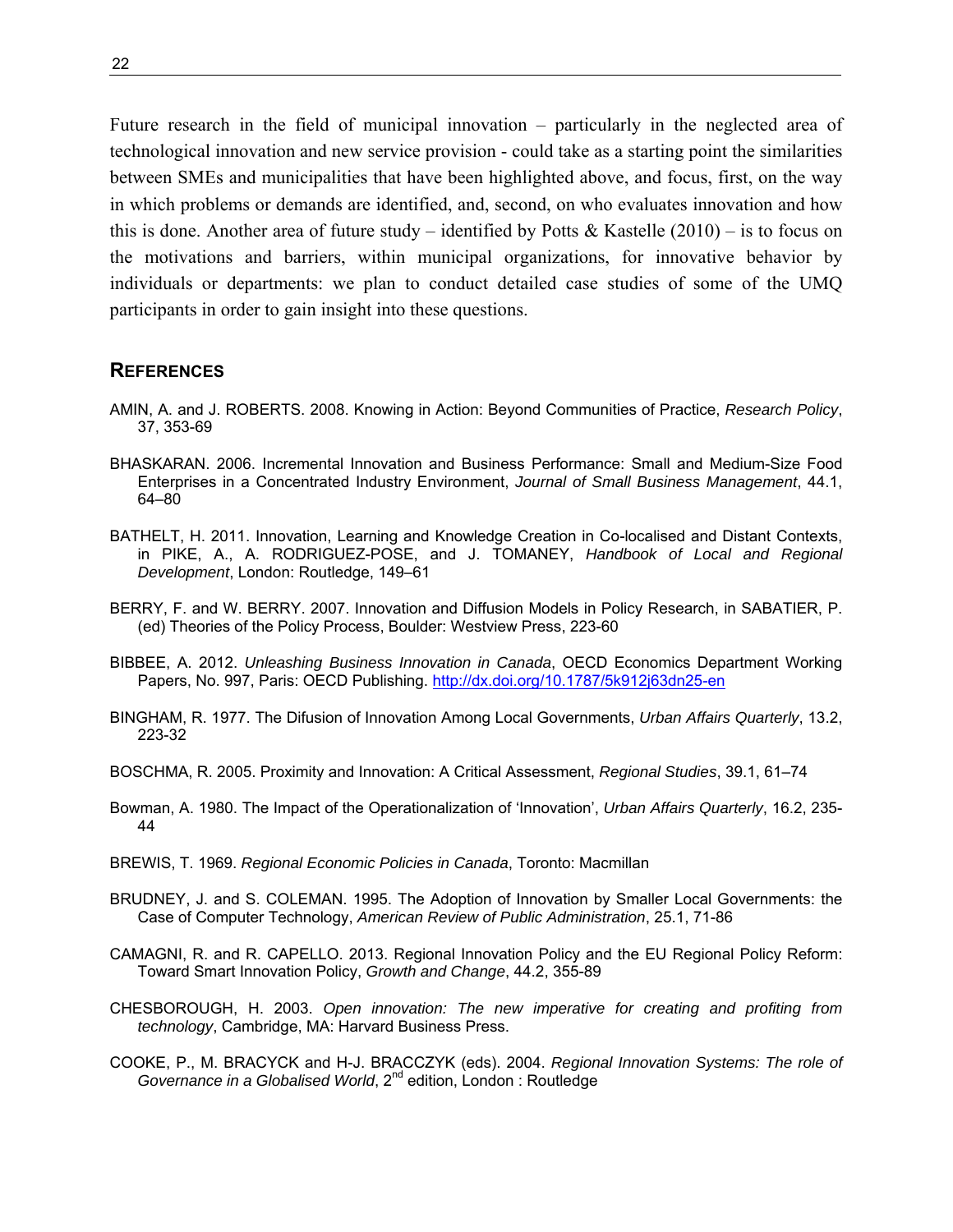- DOLOREUX, D. and S. PARTO. 2005. Regional innovation systems: Current discourse and unresolved issues, *Technology in Society*, 27.2, 133-53
- DOLOREUX, D. and R. SHEARMUR. 2010. Exploring and comparing innovation patterns across different knowledge business services, Economics of Innovation and New Technology, 19.7, 605-625
- DREJER, I. 2004. Identifying innovation in surveys of services: A Schumpeterian perspective, *Research Policy* 33.3, 551–62
- EDGERTON, D. 2006. *The Shock of the Old,* Oxford: Oxford University Press
- EVANS, G. 2009. Creative Cities, Creative Spaces and Urban Policy, *Urban Studies*, 46, 5/6, 1003-40
- FELLER, I. and D. MENZEL. 1978. The Adoption of Technological Innovation by Municipal Governments, *Urban Affairs Quarterly*, 13.4, 469-90
- FLORIDA, R. 1995. Toward the Learning Region, *Futures*, 27, 527–536.
- FLORIDA, R. 2008. *Who's Your City?* New York: Vintage Books
- FRANZEL, J. 2008. Urban Government Innovation: Current Innovations and Factors that Contribute to Their Adoption, *Review of Policy Research*, 25.3, 253-77
- GALLOUJ, F. and M. SAVONA. 2010. Towards a Theory of Innovation on Services: A State of the Art, in GALLOUJ, F. and F. DJELLAL (eds), *The Handbook of Innovation and Services: A Multi-disciplinary Perspective*, Chelthenham: Edward Elgar, 27-48
- GIBSON-GRAHAM, J-K, J. CAMERON and S. HEALY. 2013. *Take Back the Economy: An Ethical Guide For Transforming Communities*, Minneapolis: University of Minnesota Press
- GILENS, M. 2012. *Affluence & Influence: Economic Inequality and Political Power in America*, New York: Princeton University press
- GLAESER, E. 2003. The New Economics of Urban and Regional Growth, in CLARK, G., M. FELDMANN, M. GERTLER and (eds), *The Oxford Handbook of Economic Geography*, Oxford: Oxford University Press, 83-98
- GODIN, B. 2008. *Innovation: History of a Category*, Project on the Intellectual History of Innovation, working paper 1, www.csiic.ca/PDF/IntellectualNo1.pdf (15th March 2015)
- HANKINS, K. 2015. Regime Politics in Geography, *Urban Affairs Review*, 51.1, 150-60
- HANSEN, M. 2011. Antecedents of Organizational Innovation: The Diffusion of New Public Management Into Danish Local Government, *Public Administration*, 89.2, 285-306
- HARVEY, D. 1989. From Managerialism to Entrepreneurialism: The Transformation of Urban Governance in Late Capitalism, *Geografiska Annaler. Series B, Human Geography*, 71.1, 3-17
- HUIZINGH, E. 2011. Open innovation: State of the art and future perspectives, *Technovation,* 31: 2–9.
- JACOBS, J. 1969. *The Economy of Cities*, New York: Vintage
- KATTEL, R., A. CEPILOVS, W. DRESCHLER, T. KALVET, V. LEMBER and P. TONURIST. 2013. *Can*  We measure Public Sector Innovation? LIPSE project paper, www.lipse.org/Publications (2<sup>nd</sup> March 2015)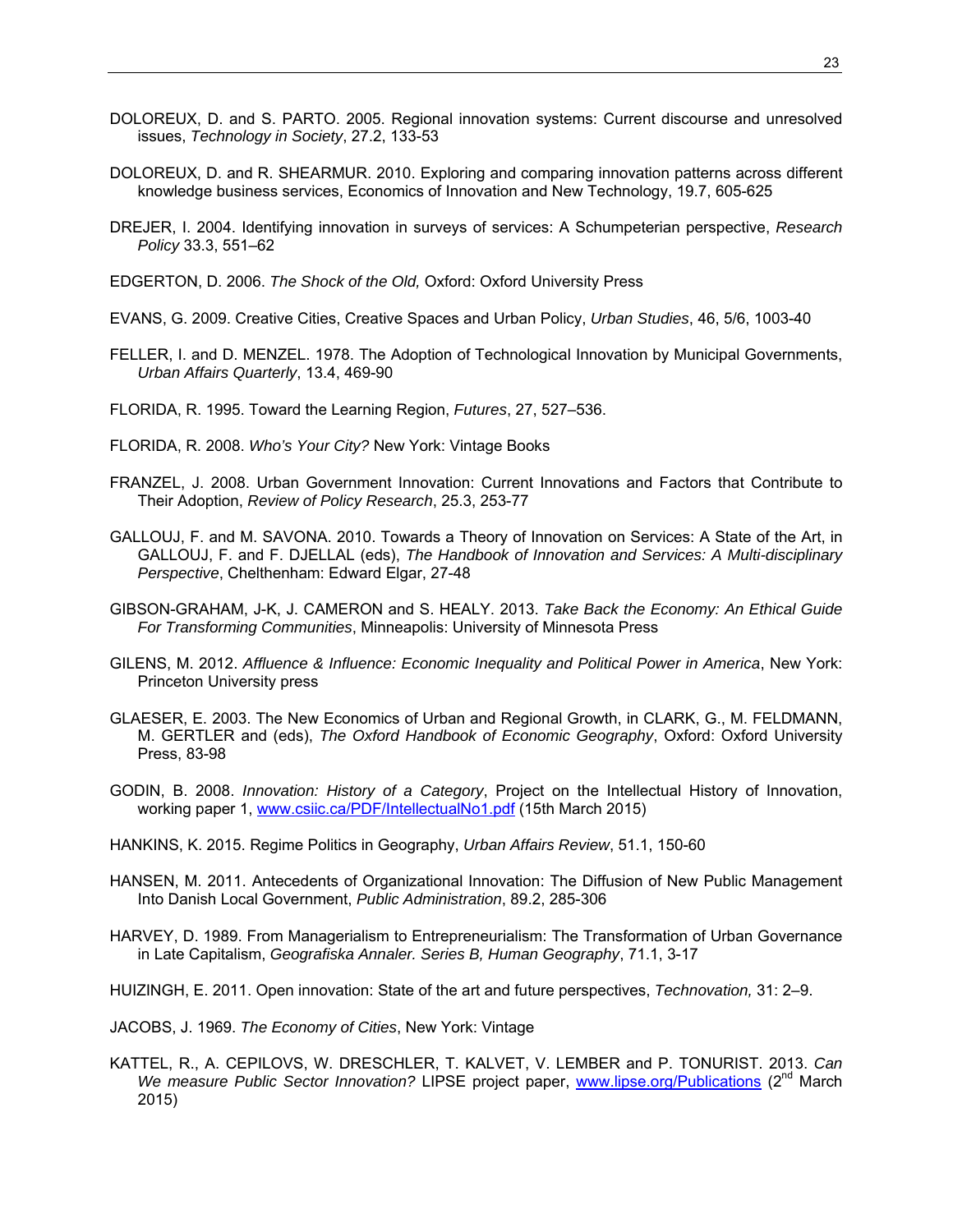- LEYDEN, D. and A. LINK. 2015. *Public Sector Entrepreneurship: US Technology and Innovation Policy*, New York: Oxford University Press
- LICHTENTHALER, U., and E. LICHTENTHALER. 2009. A Capability-based Framework for Open Innovation: Complementing Absorptive Capacity, *Journal of Management Studies,* 46.8, 1315–38
- MAGNUSSON, W. 2005. Are Municipalities Creatures of the Province? *Journal of Canadian Studies*, 39.2, 5-29
- MALECKI, E. 1997. *Technology and Economic Development: The Dynamics of Local, Regional and National Competitiveness*, London: Addison Wesley Longman
- MCCANN, E. and K. WARD (eds). 2011. *Mobile Urbanism: Cities & Policy-making in the Global age*, Minneapolis: Minnesota University Press
- MULGAN, G. 2007. *Ready or Not? Taking Innovation in the Public Sector Seriously*, Provocation 03, London: NESTA
- NAHLINDER, J. 2013. Understanding Innovation in a Municipal Context, *Innovation Management, Policy & Practice,* 15.3, 315-24
- NELSON, K., and J. SVARA. 2011. Form of government still matters: Fostering innovation in U.S. municipal governments, *The American Review of Public Administration*, 42, 257-281
- OECD. 2005. *The Measurement of Scientific and Technological Activities*, Paris: Organization for Economic Cooperation and Development
- OSBORNE, S. and L. BROWN. 2011. Innovation, Public Policy and Public Services Delivery in the UK: The Words That Would be King? *Public Administration*, 89.4, 1335-50
- PECK, J. and N. THEODORE. 2010. Mobilizing policy: Models, Methods, and Mutations, *Geoforum*, 49, 169-74
- PIORE, M., and C. SABEL. 1984. *The Second Industrial Divide*, New York: Basic Books.
- PORTER, M. 2003. The Economic Performance of Regions, *Regional Studies*, 37, 549–78.
- POTTS, J. and T. KASTELLE. 2010. Public Sector Innovation Research: What Next? *Innovation: Management, Policy and Practice*, 12, 122-137
- PRED, A. 1973. The Growth and Development of Systems of Cities in Advanced Economies, in PRED, A. and G. TORNQVIST (eds), *Systems of Cities and Information Flows*, Lund: Lund Studies in Geography, Series B, 38, 9-84
- ROSENBLATT, M. 2011. The Use of Innovation Awards in the Public Sector: Individual and Organizational Perspectives, *Innovation: Management, Policy & Practice*, 13.2, 207-19
- SCHUMPETER, J. 1936. *The Theory of Economic Development*, Cambridge, Harvard University Press (first German edition 1911).
- SHEARMUR, R. 2008. Of Urban Competitiveness and Business Homlessness, *Urban Geography* 29.7, 613-15
- SHEARMUR, R. 2011. Innovation, Regions and Proximity: From Neo-regionalism to Spatial Analysis, Regional Studies, 45.9, 1225-44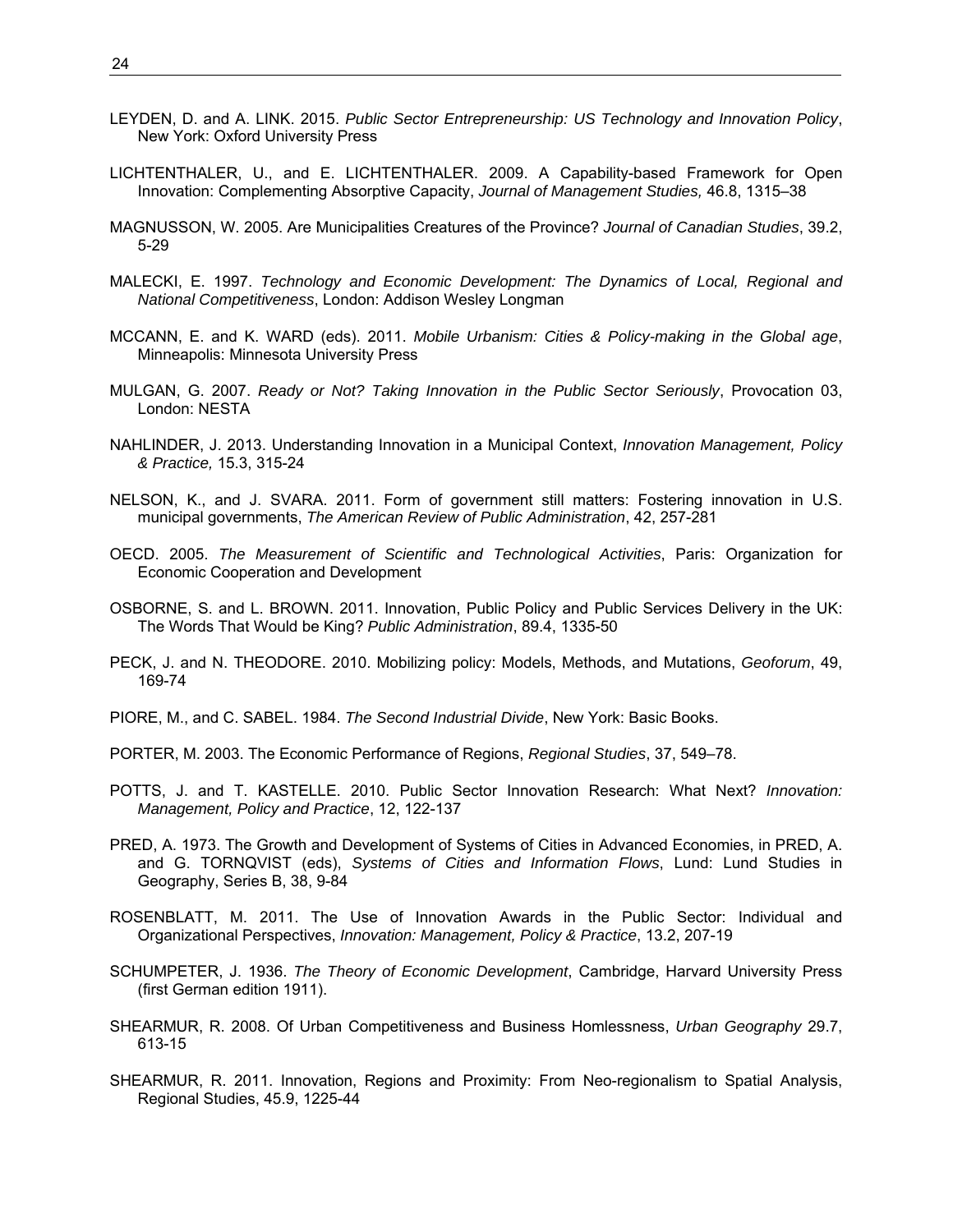- SPITHOVEN, A., B. CLARYSSE, and M. KNOCKAERT. 2011. Building Absorptive Capacity to Organise Inbound Open Innovation in Traditional Industries, *Technovation*, 31.1, 10-21
- TIEBOUT, C. 1956. A Pure Theory of Local Expenditures, *Journal of Political Economy*, 64.5, 416-24
- TODTLING, F. 1999. Innovation Networks, Collective learning and Industrial Policy in Regions of Europe, *European Planning Studies*, 7.6, 693-97
- TORRE, A., and A. RALLET. 2005. Proximity and localization, *Regional Studies* 39.1, 47–59.
- UMQ. 2015. Union des Municipalités du Québec web site, http://www.umq.qc.ca/ovation/le-merite-ovationmunicipale/ (viewed on 24th February 2015).
- WAGNER, R. 1966. Pressure Groups and Political Entrepreneurs: A Review Article, *Papers on Non-Market Decision-Making,* 1.1, 161-70
- WALKER, R. 2006. Innovation Type and Diffusion: An Empirical Analysis of Local Government, *Public Administration*, 84.2, 311-335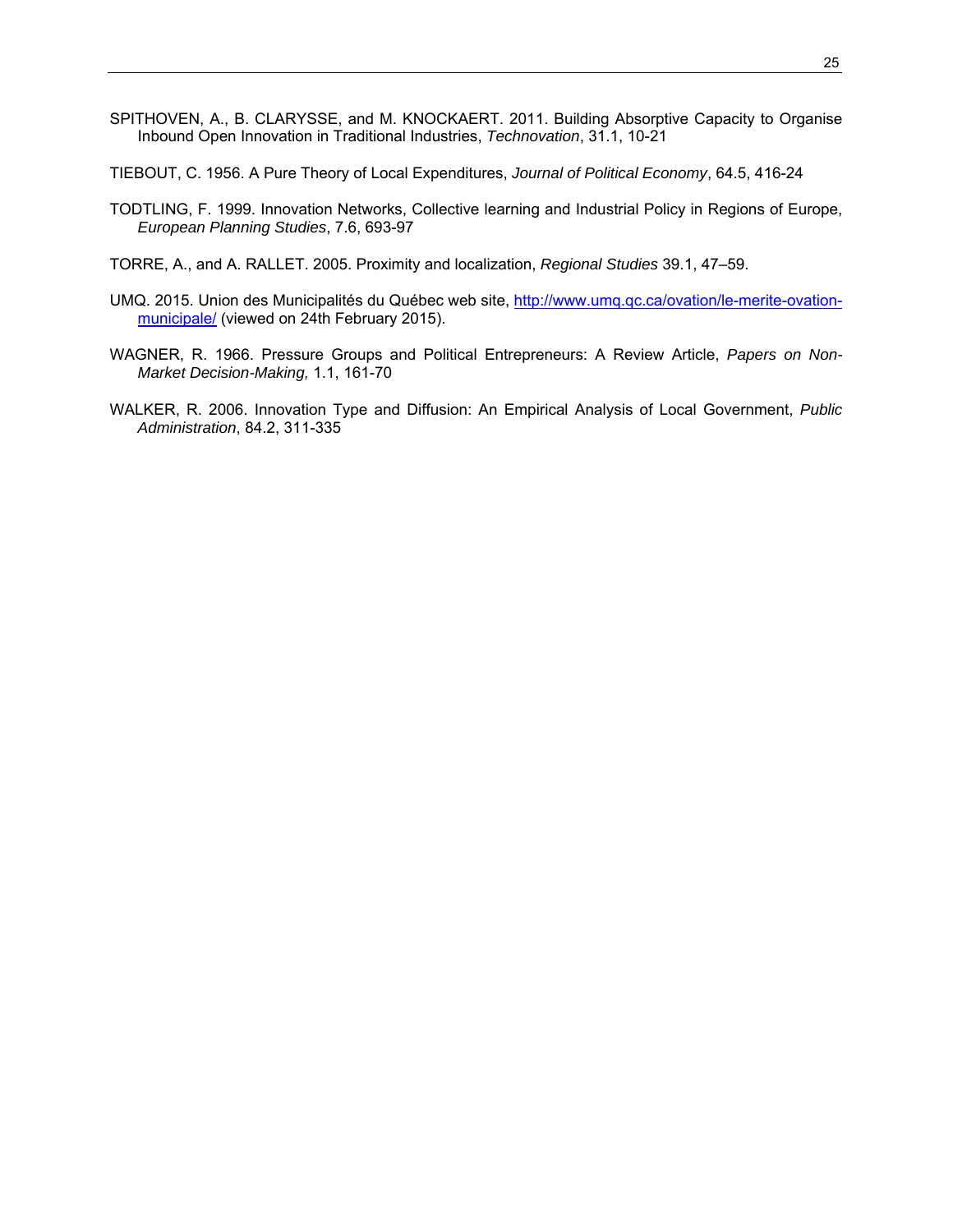| Chi2 tests between types of municipalities |            |               |               |              |             |
|--------------------------------------------|------------|---------------|---------------|--------------|-------------|
| Location                                   | Metro area | Small city    | Rural centre  | Rural periph | $p(chi2=0)$ |
| no participation                           | 46         | 18            | 63            | 83           | $\leq 0001$ |
| participation                              | (56%) 59   | (35%)10       | (25%) 21      | $(25%)$ 27   |             |
| <b>Size</b>                                | over 10K   | 5K to 10K     | 1K to 5K      | below 1K     |             |
| no participation                           | 16         | 31            | 75            | 88           | $< = 0001$  |
| participation                              | (82%) 73   | (44%) 24      | (20%) 19      | (1%) 1       |             |
| <b>Median total income (2006)</b>          | over 27.9K | 23.2 to 27.9K | 20.4 to 23.2K | below 20.4K  |             |
| no participation                           | 40         | 48            | 48            | 74           | $< = 0001$  |
| participation                              | (51%) 42   | $(43%)$ 36    | (39%)31       | $(10%)$ 8    |             |
| <b>Median Work income (2006)</b>           | over 27.8K | 23.4 to 27.8K | 19.3 to 23.4K | below 19.3K  |             |
| no participation                           | 41         | 40            | 52            | 77           | $< = 0001$  |
| participation                              | (51%) 42   | (48%) 41      | (40%) 35      | (4%) 3       |             |

#### **Table 1: Participation in UMQ innovation competition, 2005-2014**

#### **Correlation of participation (0/1) with various indicators**

| <b>Various indicators</b>                      | IC Inequality   | Occupation rate | % working age | growth 06-11 |  |
|------------------------------------------------|-----------------|-----------------|---------------|--------------|--|
| Correlation                                    | $-0.018$        | 0.129           | $-0.016$      | 0.169        |  |
| $p(t=0)$                                       | 0.743           | 0.020           | 0.778         | 0.002        |  |
| <b>Professional occupations (% of workers)</b> | <b>Business</b> | <b>Science</b>  | Health        | Arts         |  |
| Correlation                                    | 0.301           | 0.235           | 0.165         | 0.152        |  |
| $p(t=0)$                                       | $\leq 0001$     | $\leq 0001$     | 0.003         | 0.006        |  |
|                                                | <b>Sales</b>    | Manual          |               |              |  |
| Correlation                                    | 0.096           | $-0.363$        |               |              |  |
| $p(t=0)$                                       | 0.082           | $\leq 0001$     |               |              |  |

Note: The population analyzed in this table consists of the 327 municipalities that have been members of the UMQ at least once between 2005 and 2014.